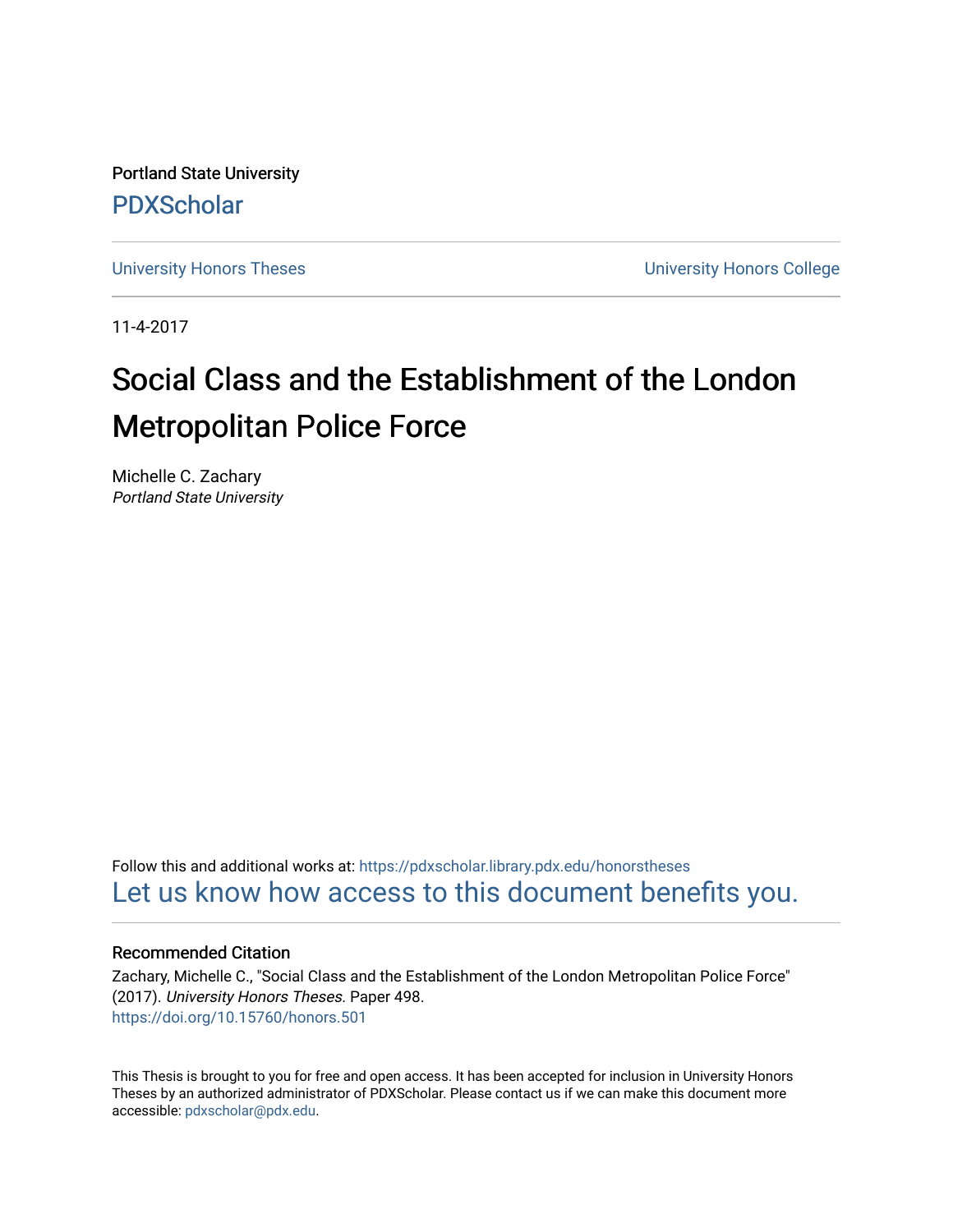Social Class and the Establishment of the London Metropolitan Police Force

by

Michelle Zachary

An undergraduate honors thesis submitted in partial fulfillment of the

requirements for the degree of

Bachelor of Arts

in

University Honors

and

Criminology and Criminal Justice

Thesis Adviser

Brian Renauer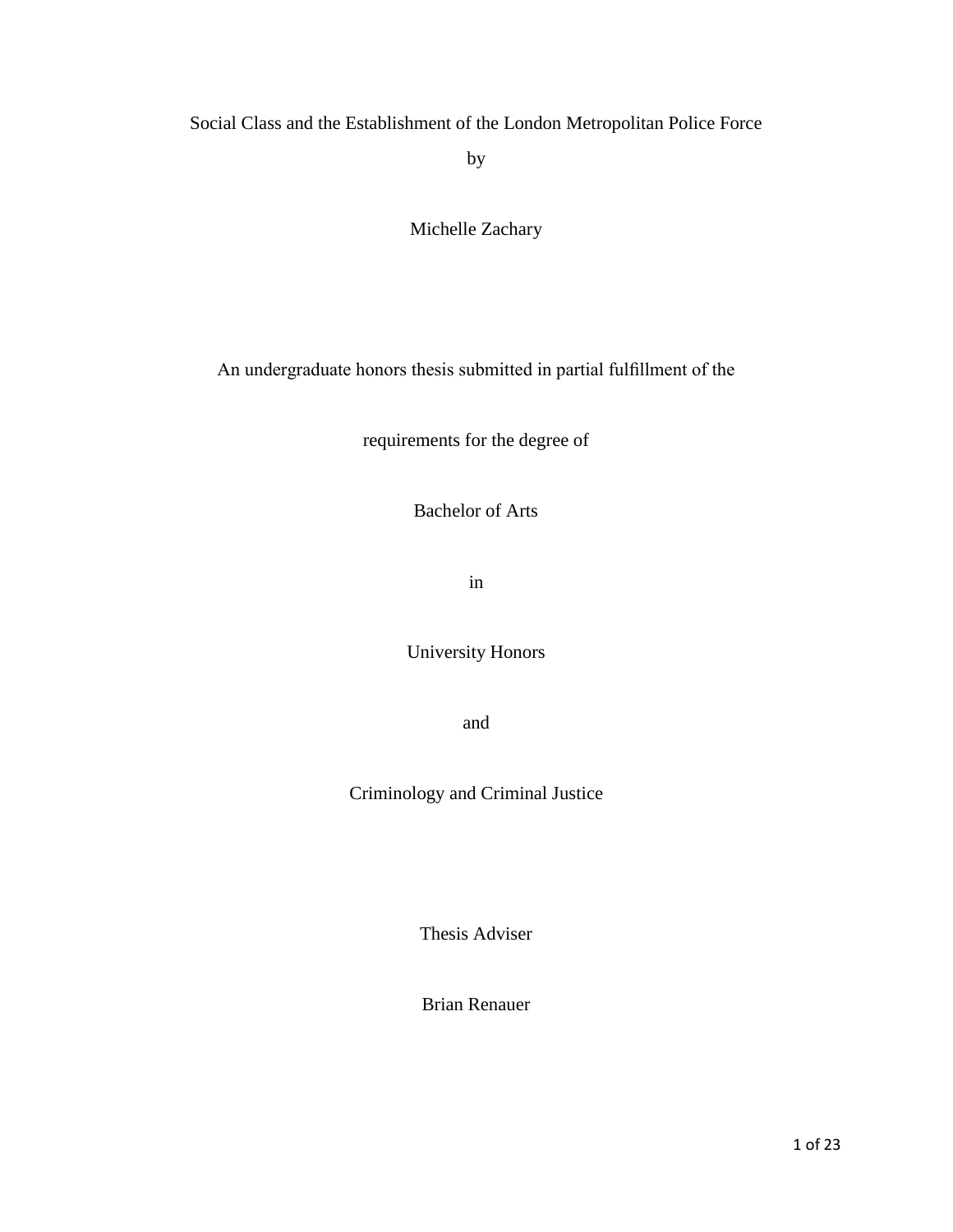# **Abstract**

#### *Introduction*

Crime is seen as an undisputed aspect of our culture in both modern day and through much of our history. We have thus adopted multi-faceted and ever-changing methods for controlling this phenomenon and have relentlessly sought a solution for this persevering trait, seemingly inextricable from the development of mankind. It is also inarguable that different aspects of human culture and society have progressed simultaneously and not altogether separately. Each facet of our advancement as a species has influenced how we see criminality and criminal behavior and, consequently, our reaction, as a social species to this circumstance. We are also constantly dealing with the issue of inequality between members of society. As a general and possibly oversimplified definition, we refer to one of these categorical inequalities in terms of social class. Class distinction has historically come into play when we study crime but not so much when we examine the social reaction to crime. If humanity is indeed constantly affected by both crime and class designations, it follows that any solution to crime could also be rooted in these two aspects of historical and modern life.

This analysis focuses specifically on the effects of interactions between two aspects of human society; crime control and class structure in the mid to early 1800's in London, England. The reasoning behind this decision lies in the concept that what we now consider the modern basis for crime control was developed during this period and in this specific location; a debate within itself. The goal of this thesis is to examine how much of an influence, if any, class-based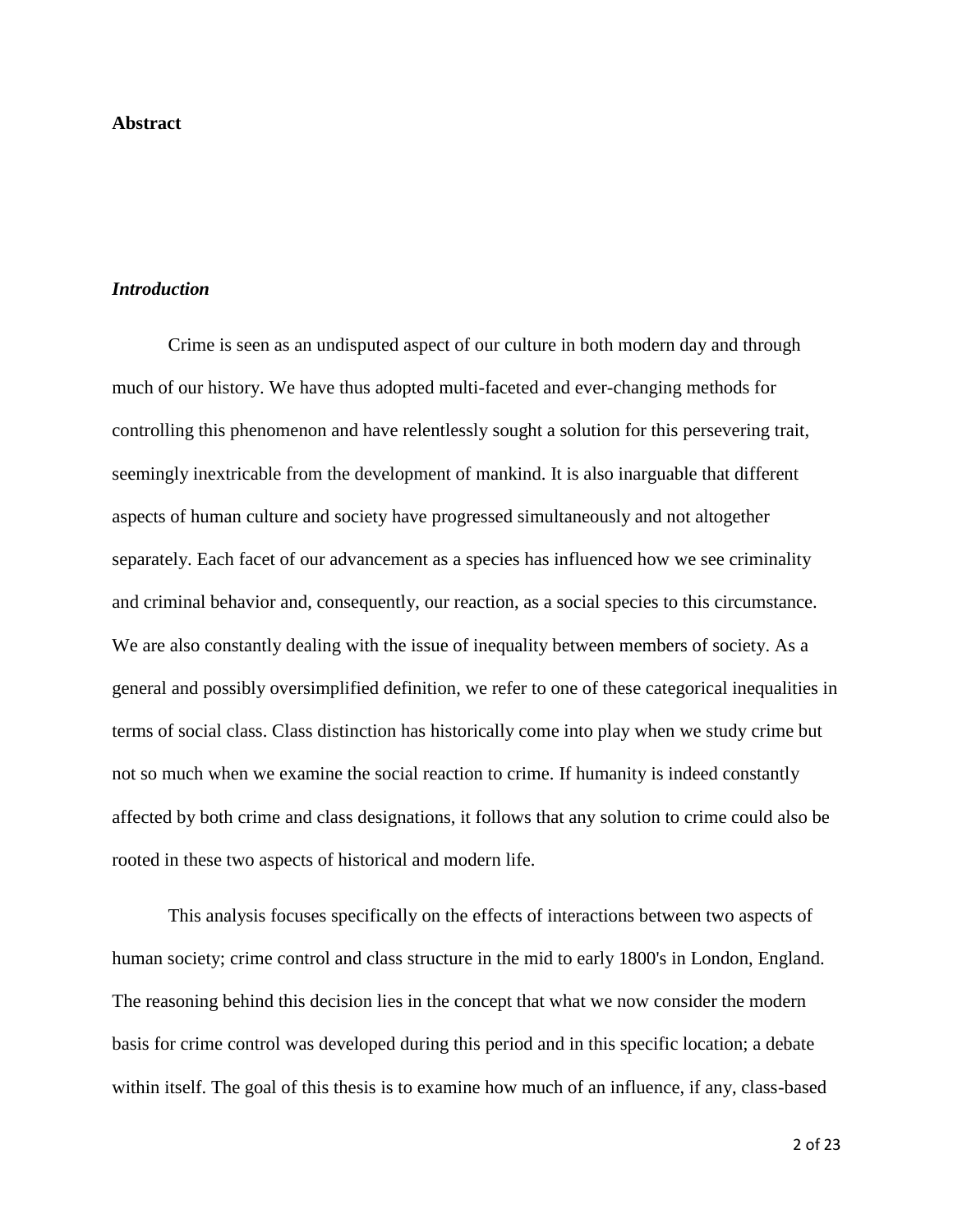social structure had on the creation of what we now consider our modern methods of crime control. To this effect, the social atmosphere and class distinctions in nineteenth century London, England has been investigated in relation to the establishment of the London Metropolitan Police Force, which is often considered to be the basis of modern crime regulation. In conducting this analysis, a premise may be devised as to how established social structures impact the societal reactions to crime and deviance. In obtaining an understanding of the developmental connections between class and crime control, we can gain a more rounded understanding of the modern inequalities, influences, and methods of crime control.

As new and developing social strategies of crime control are not independent aspects of society, especially when related to the social structures, they cannot be analyzed as such. Multiple other factors of human culture and civilization must also be acknowledged, such as advancements in technology and shifting networks of economic power. Resources for this study have therefore been drawn from diverse disciplinary fields such as sociology, psychology, history, and criminology and been scrutinized with the goal of understanding the specific significance of the interplay between class structure and historical methods of crime control in London.

Research on the subject for the purposes of this analysis reveals a high level of intersectionality between class structure and the development of what we consider the modern police. The questions under scrutiny are how and why. For example, did the class system itself directly lead to the establishment of what we consider the modern police? Perhaps it was the establishment of social control which preceded notions of class. We must also consider the possibility that class and early policing historically play off each other to the point where they cannot be separated. It seems an accepted fact within the discourse that the London Metropolitan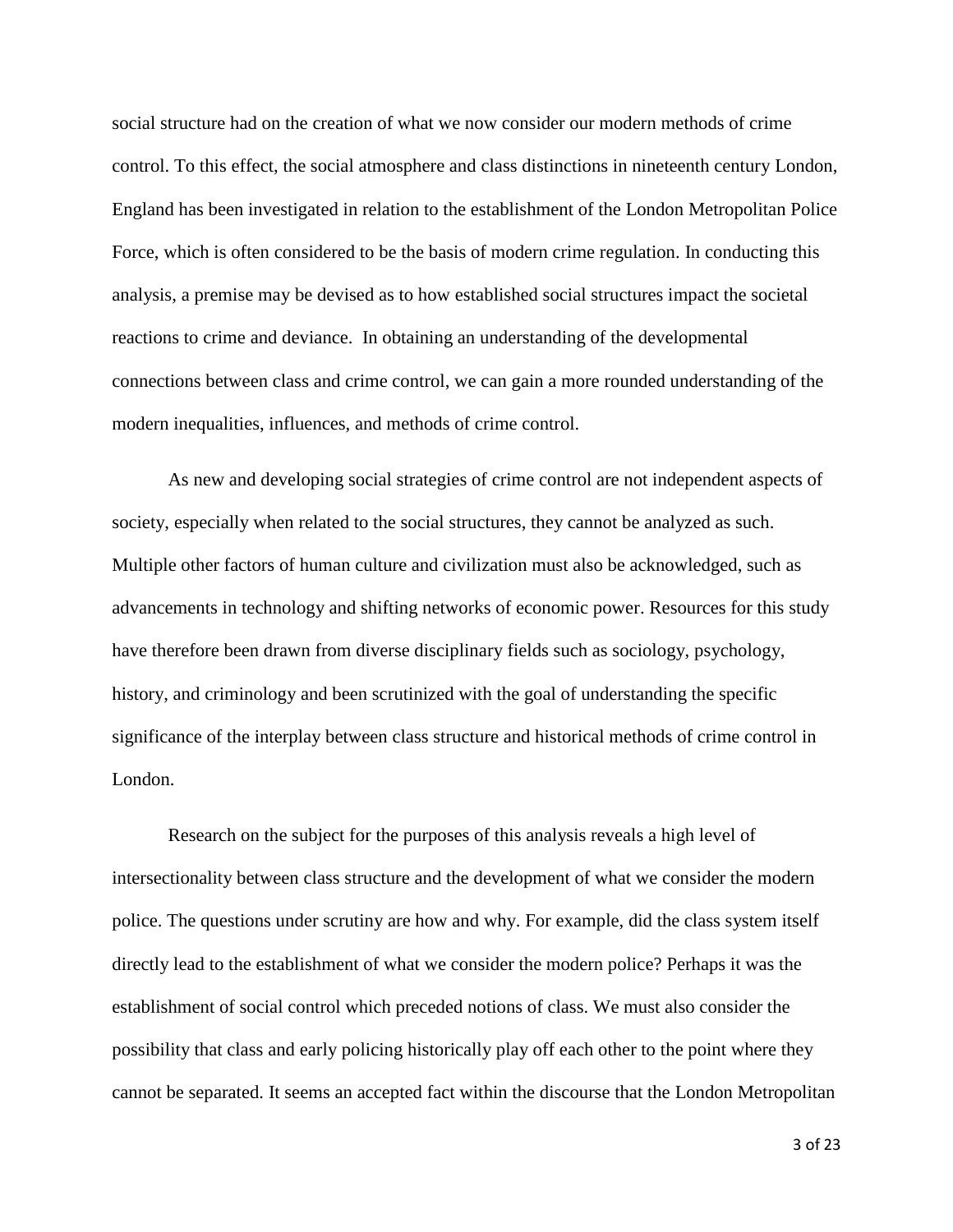Police and the class-based system of England interacted to shape the modern world of crime control but the aim of this research is to understand how that interaction influenced the history of crime and policing. This research will also examine whether or not the reciprocity of class systems and modern policing was inevitable in the historical evolution of social control methods.

# *Two Perspectives: Conflict and Consensus*

Within the discourse there are two main theories which can be used to examine the role of class in the establishment of the modern police in London; the conflict perspective and the consensus perspective. These concepts have been used to examine sociological phenomenon since Émile Durkheim helped establish the field of sociology. The consensus perspective can be traced back to Durkheim's concepts of social solidarity, specifically 'organic solidarity', which refers to the collective goals that a society shares regardless of social standing (Durkheim, 1893). On the contrary, the conflict perspective originated in the concepts of sociology related by Karl Marx. Marx suggested, in his discussion of the bourgeoise and the proletariat class divisions, that societies with such class-defined disparities of labor and wealth will create natural conflicts of interest when it comes to social policy (Marx and Engels, 1848). He also implies that this class conflict can result in a false consensus or one that is seen as agreed upon by all members of society but is established and controlled exclusively by the upper class. Using these two perspectives we can determine what role class played in the creation of what we consider the modern police, as both the concept of class and the tangible controlling force of police are products of society.

# *Defining Class*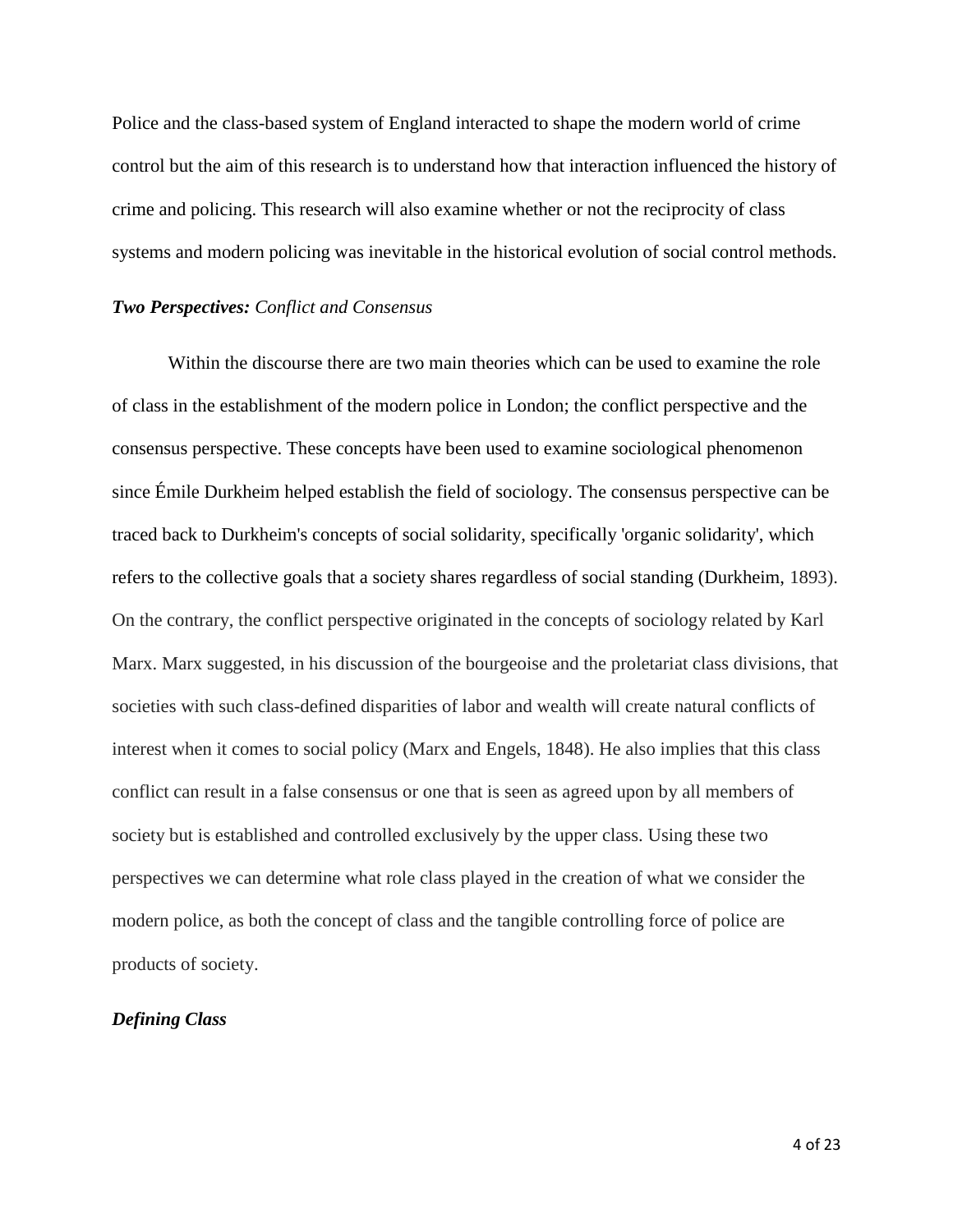One of the problems argued in the discourse *Police In the Class Structure,* is that class itself remains unexplained and without a stagnant definition (Reiner,1978) This author states that class as a term has been used to describe aspects of life and society everywhere from social status to economic strata, with some definitions remaining entirely purist while others combine aspects to form meaning. Many authors will specifically identify their definition of class in relation to their argument, making class itself a topic of debate. If, as a discourse community, class itself is not a solid topic, then how can we begin to understand class as a governing factor for social change?

For the sake of understanding class in relation to the factors influencing London at the time of the industrial revolution and the creation of the London Metropolitan Police, I will focus on a view of class presented by Michael W. Kraus, Paul K. Riff, and Dacher Keltner (2011)*.* In this context the most basic identifiable factors of class are "Observable symbols of wealth, education, and occupation..." (Kraus et al., 2011). Therefore, we accept that those people with the most wealth, the highest level of education, and the most socially-accepted occupation, providing a steady level of income, are in the highest class bracket.

#### *Evolution of Class Structure In Society: Kinship to Class-Based*

In order to gain a viable understanding of how a relationship between class structure and the organized modern police force could have evolved, it is necessary to understand how and why society in England became ruled by a stratified, class-based culture. According to the discourse *The Origin and Evolution of the Police Function In Society*, England and the rest of the 'modern' world has developed from a kin-based to class-based society over the last few centuries. (Robinson and Scaglion,1987) These authors describe kin-based societies as those which are self-sustaining and mostly isolated. It is their assertion that the transition to a class-based society,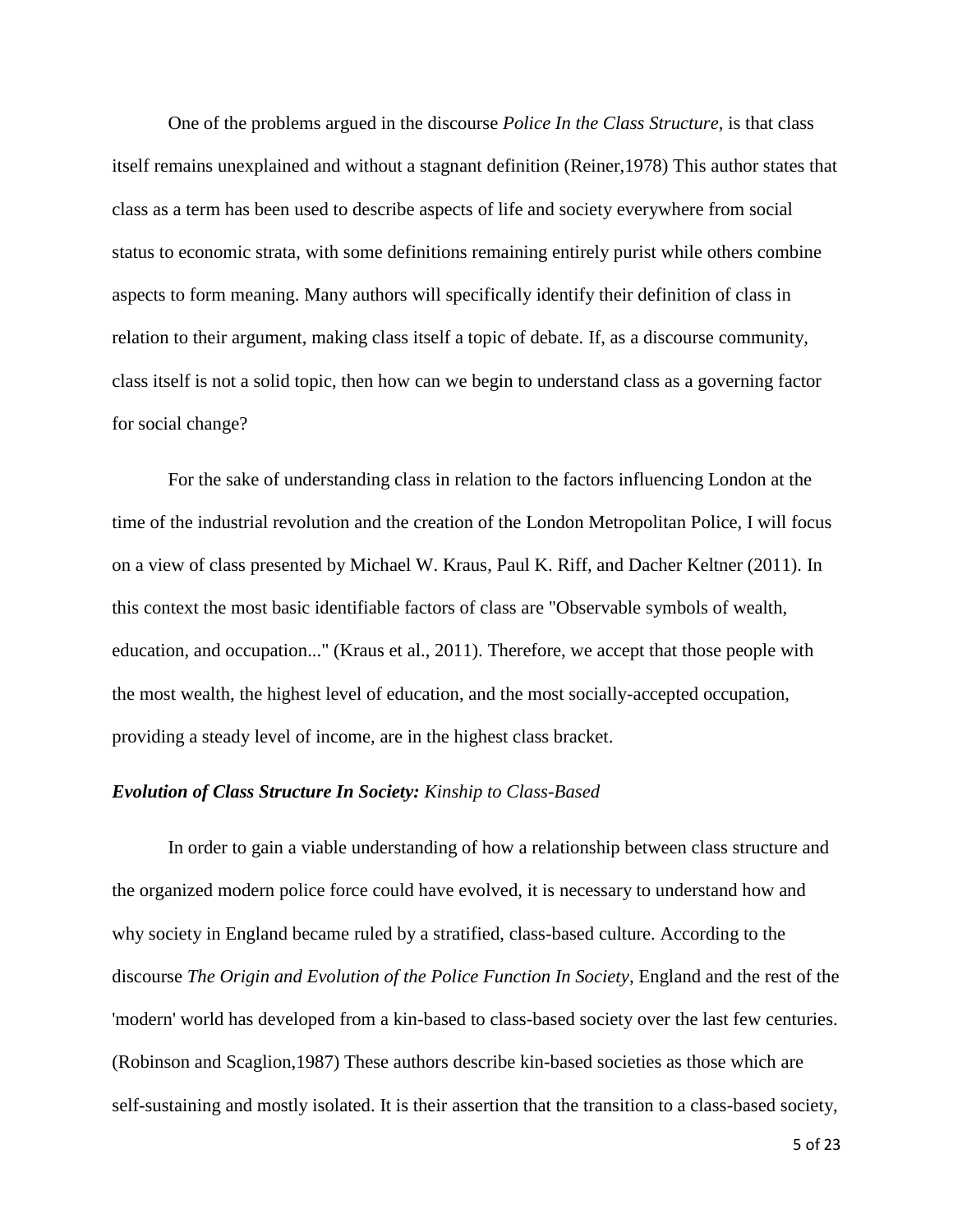in other words, one which is ruled by a state, or a centralized, government, is marked by the kinship-based society's ability to begin producing a surplus of resources. Once this occurs, competition for resources takes place and there is suddenly a struggle for control over those resources. It is at this point in the evolution of societies that a class-based structure begins to form.

Continuing on this line of reasoning, Robinson and Scaglion argue that the basis for class structure in society develops as a result of unequal divisions of labor due to a surplus of resources by a particular group. The group possessing more of the surplus resources eventually transitions into the upper class, as they use their excess resources to dictate the division of labor, making more prominent the division between emerging classes. These authors state that this transition occurs once a society begins producing beyond their need. When a community's only production is of the food they then consume, a system like class structure would be impossible to maintain. However, once enough surplus food or other materials are produced, a profit is possible, providing the basis for class division.

For example, when a kin-based society devises the means to produce a surplus of a product, say, tools, there eventually becomes a time where every member of the community need not work to sustain a steady supply of tools to sell and use. As a result, a group within society breaks off, sometimes under the pretense of overseeing the workload, and subsequently exists as members of the community while no longer contributing to its sustainability. Often, this group will take on elevated or ceremonial roles within society, such as spiritual advisors, and become set apart as a necessity of society. As a result they are in a position to influence labor and production and to claim the benefits of the sale of the surplus for themselves. Robinson and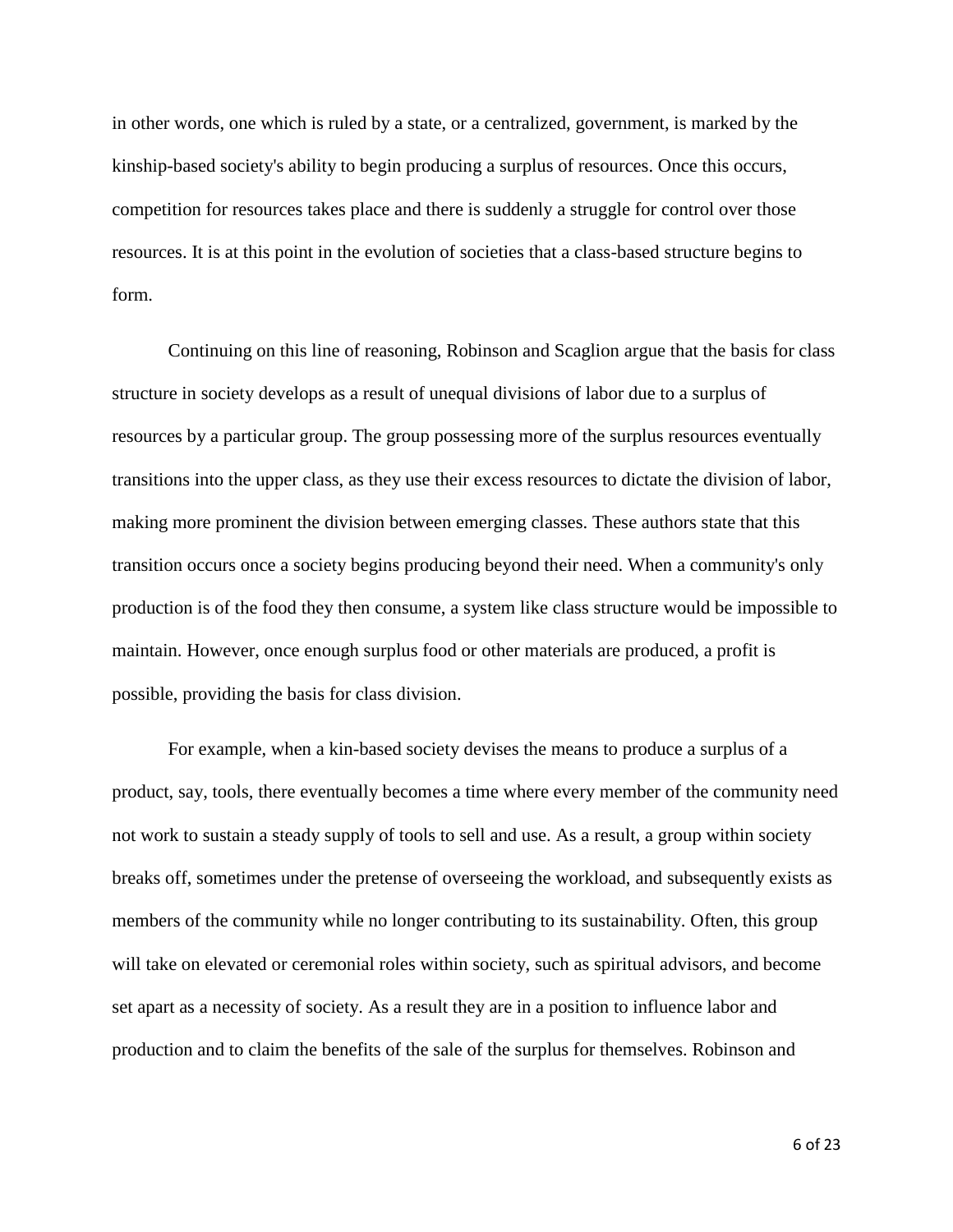Scaglion call this division of labor and profit complex redistribution and cite its development as the basis for class divide.

These authors further assert that the emergence of a class system promotes the shift to a state-based government, in other words, one that maintains centralized control over the resources of the whole society, and that this occurs because of the inability of a kinship-based structure to maintain a class divide. Once the rift between these newly formed classes grows, there occurs a fundamental social shift in the layout and functioning of society. Therefore, we can assert that distinct classes emerged, progressed along with, and ultimately led to, the development of a government structure based on the existing class brackets.

#### *Arguments Over Class Structure and Police Origins*

It is important to establish, in the case of policing and its origins, if the discourse promotes a situation where conflict and consensus perspectives are set against each other or if there is an agreement that they are both present but played different roles. Within the discussion of conflict perspective, the emerging question is whether such societal changes which prompted the creation of the new police were enacted with conscious intent beyond simply peacekeeping. For consensus perspective the matter becomes the intent and objectives of different classes in the creation of the police.

*The Origin and Evolution of the Police Function In Society* relates the theory that policing, as an institution, did not develop separate from social factors. In fact, Robinson and Scaglion claim that the underlying reason for the development of a synthesized police force came directly out of England's transition from a kinship-based to a unified governmental structure, using the concept of class stratification as a bridging factor. Out of that new unified government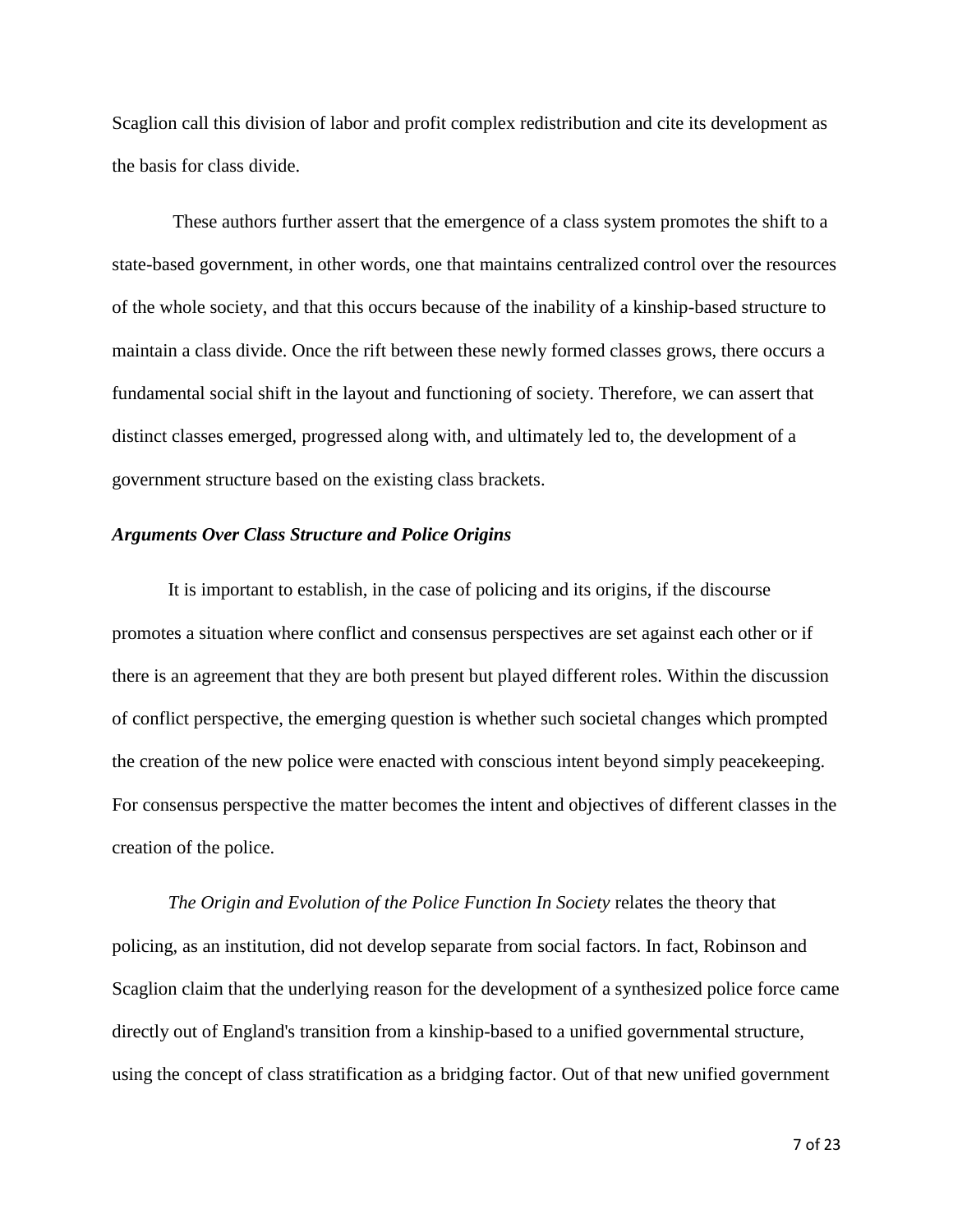and further ingrained class division comes the need for enforcement of the status quo. Those who've found themselves in the upper classes of society now seek to maintain that authority through enforcement. When the transition occurs, those with the most power seek to maintain control of the surplus resources, therefore, they seek to establish a force to assert their control. In state-based societies this takes the form of a government-controlled system which aims to perpetuate the current power base. Organizations like the police are a perfect example of this system at work. Their job, if we accept this definition of societal transition, is to retain control for the upper classes while ensuring control over the lower classes; in the case of London, the emerging working class during the industrial revolution is an example. It can therefore be asserted that the establishment of modern policing in inextricable from the development of a class-based structure in society.

Robinson and Scaglion are not the only ones producing research suggesting that a specific social structure is necessary for the emergence of enforcers of that system. Robert Reiner suggests, in his discourse, *Police Research in the United Kingdom: A Critical Review,*  that the London Metropolitan police as an institution was, at the basest level, answerable to the stratified structure of the society that created it. He submits that "It's foundation was a hierarchical and deferential social order...hidden because of the deference to authority maintained in a rigidly class-stratified society." (Reiner, 1992). This ideology would assert that the police in London could not have emerged in their recognizable form without the, perhaps unconscious, support of the dominating social systems at the time.

While it is entirely possible that the upper classes consciously sought a means to retain social control, this explanation also makes it seem possible that modern social control systems formed unconsciously as a means of control which integrated itself into the new and changing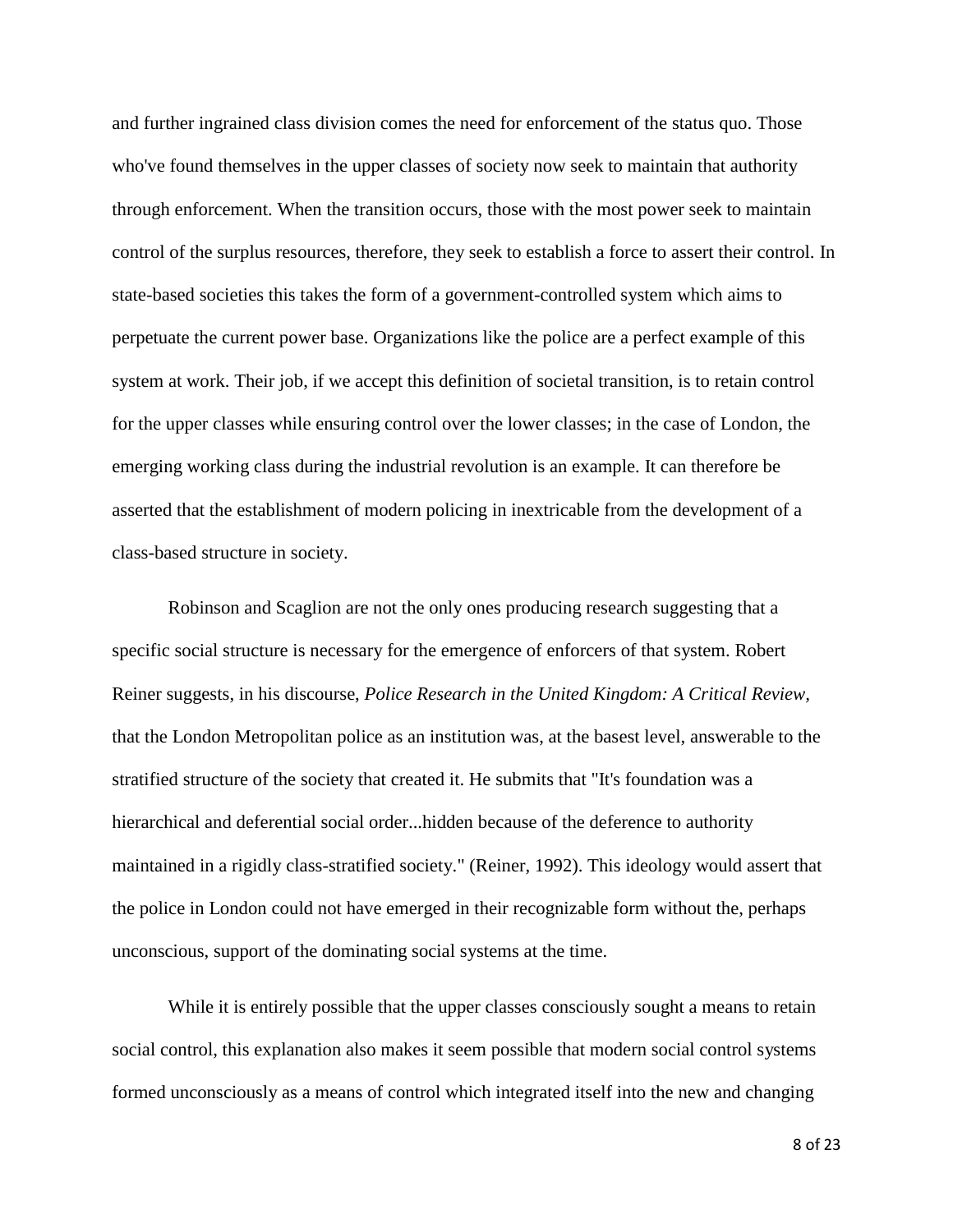social systems. When urban population rose drastically during the industrial revolution, older systems of crime control became less effective in suppressing crime (Lyman, 1964). By this token, both the conflict and consensus perspectives would have merit when contemplating motivations for social control methods. Once class has been formally established, it becomes expected and seen as essential to the functioning of 'civilized society', therefore, even those in the lower classes are aiding the persistence of a stratified social structure. The London Metropolitan Police were comprised of members of the lower class but controlled by those of the upper class.

There also exists the argument that the class-based system was necessary to the creation of the modern police based on the concepts of leisure and livelihood. While the working class found it necessary to work long and grueling hours to maintain a livable space in English society, they were also vital to the class system as they created the productivity and the surplus necessary to maintain an upper class. Members of the exclusive upper class did not only have a greater amount of wealth and status-based power but were also proponents and consumers of free time. Although members of the upper class did hold vital government positions, they did not maintain the long hours of the working class and did not have to rely on income from employment. Thorstein Veblen coined the term 'leisure class' to describe those members of society who had the means to consume time in a manner that was not productive to the function of society. In London during the nineteenth century, these upper-class individuals have the same role as the ceremonial leaders during the transition from a kin-based system.

It was this surplus of time created by the class-based social system that allowed the possibility of a system like the modern police to be established. For example, while the lower classes needed to maintain production for the successful maintenance of society and their own survival, the upper class had the time to create separate and elaborate social systems like the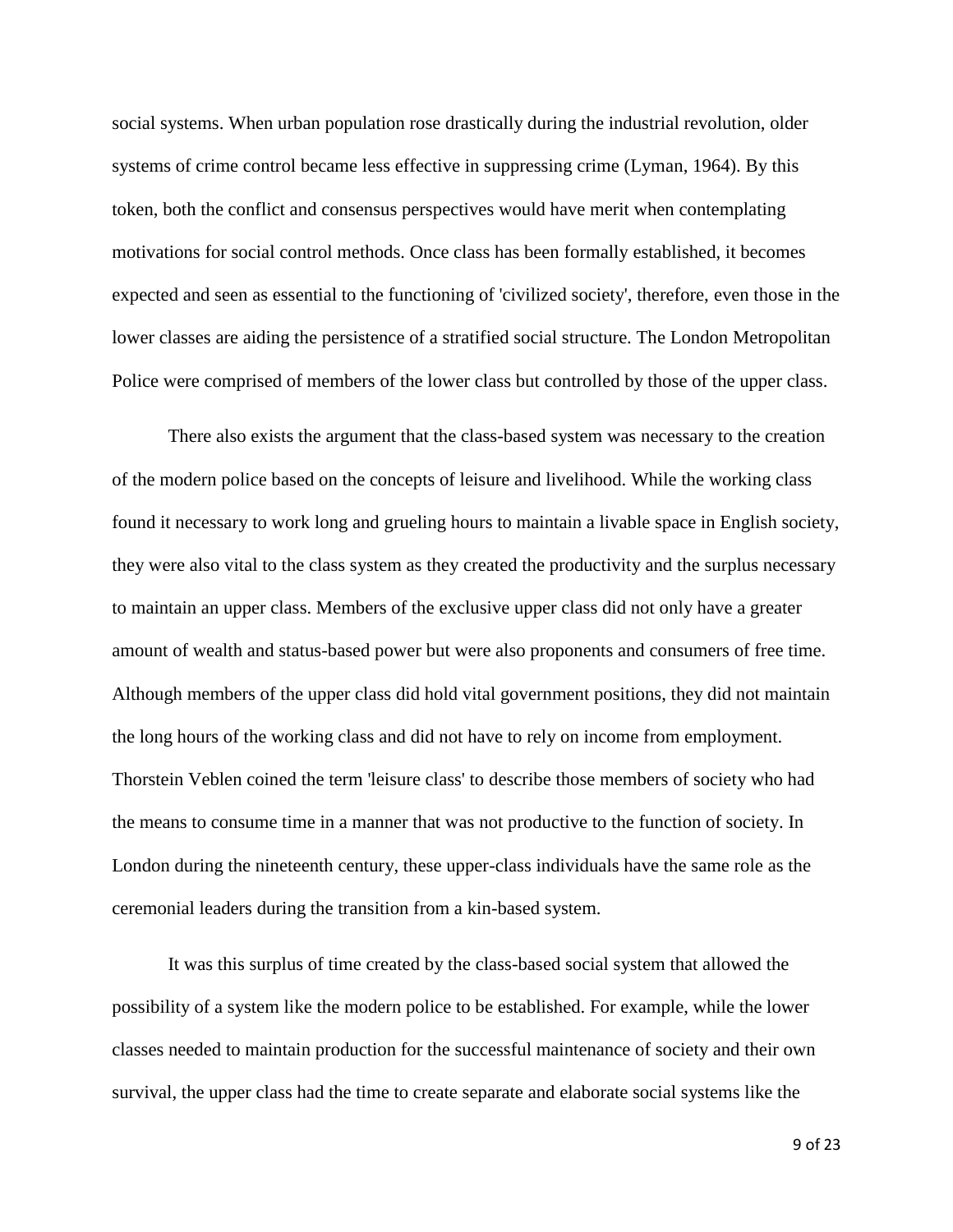police. Social control is an unavoidable aspect of society and the established social structures of class in London provided the blueprint for the type of social control the society could create and maintain. This leisure class provided the techniques with which to implement them for the good of their society.

# *Conflict Perspective of Police Origins: Class as A Reason*

Conflict perspective has come to be defined within the discourse as a system in which there is "...an uneven distribution of self-interests in crime control and an uneven distribution of power to implement self-interests into social policy" (Liska, 1987). The basis for argument when it comes to the relationship between class systems and the police is that this uneven power distribution created a system of exploitation through upper class control. If we use this perspective to examine the establishment of the modern police, we assume the English aristocracy both conceptualized and founded the new police with the motive not of peacekeeping but of malignant social control. This assumed desire for supremacy over the lower classes was not the only societal factor which led to the policing establishment but it is the motivating factor driving the conflict perspective in association with class divides when we examine the process of social change present at this time.

D. J. V. Jones, author of *The New Police: Crime and People In England and Wales*  emphasizes the fact that the development of the modern police was a process over time and not a single overhaul of an older and now ineffective system (Jones, 1983). This discourse promotes the idea that the London Metropolitan Police formed due to the general impression that crime and disorder were on the rise during the industrial revolution, due to the influx of people into London. While this increase was a factor, it was not the primary drive behind the creation of the new police, Jones maintains, and goes so far as to argue that historians in general have been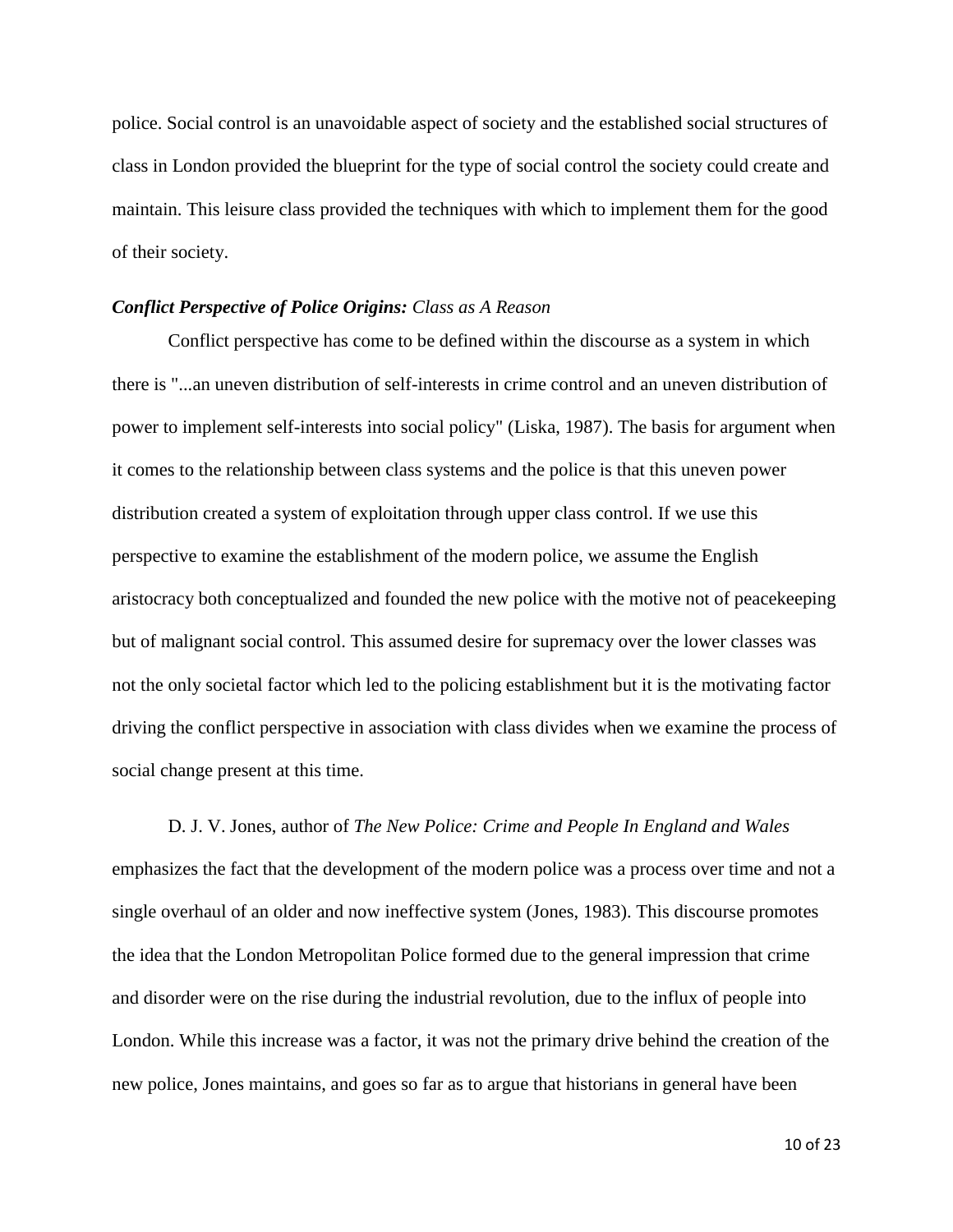negligent in their investigation into alternative factors behind the formation of the London police force. It is possible that the fear of rising social disorder was mass produced by the upper classes looking to maintain social control through executive order. Jones explains that there was a clear perception of the lower class as a threat to the existing social order and it is possible that this fear was the true driving force behind the establishment of an organized police force in London.

It is a fairly common thread of research that some kind of societal transition was the structural basis which caused the need for the establishment of a synthesized police force. There is also not much dissent for the idea that class was a determining factor in that transition but the question remains as to when in history the defining transition occurred and the nature of the shift. For example, Dickson and Speirs in their discourse, *Changes in Class Structure in Paisley, 1750- 1845,* claim it was during the beginning of the industrial revolution, around 1750, that class structure in England began to develop from one based on an agrarian society to one based in industry (Dickson and Spiers, 1980). As such, new social classes began to emerge as they related to standing in this new age. Again, this is a transition based on the utilization and control of resources but it differs in the point at which class conflict developed in society to make way for the formation of a specific control structure.

Another discourse which points to the changes in industry in the late 1700's and early 1800's as a factor is that of J.L. Lyman*.* According to this author, the previous systems of class and social control became ineffective once the urban population in London began to grow (Lyman, 1964). A system once maintained through community-based efforts was now unable to meet the demands created by this dramatic shift. There were too many people and a newly developed working class was ushered in by the industrial revolution which needed a new system of social control to regulate. These changes to the social norms of the time inspired fear in the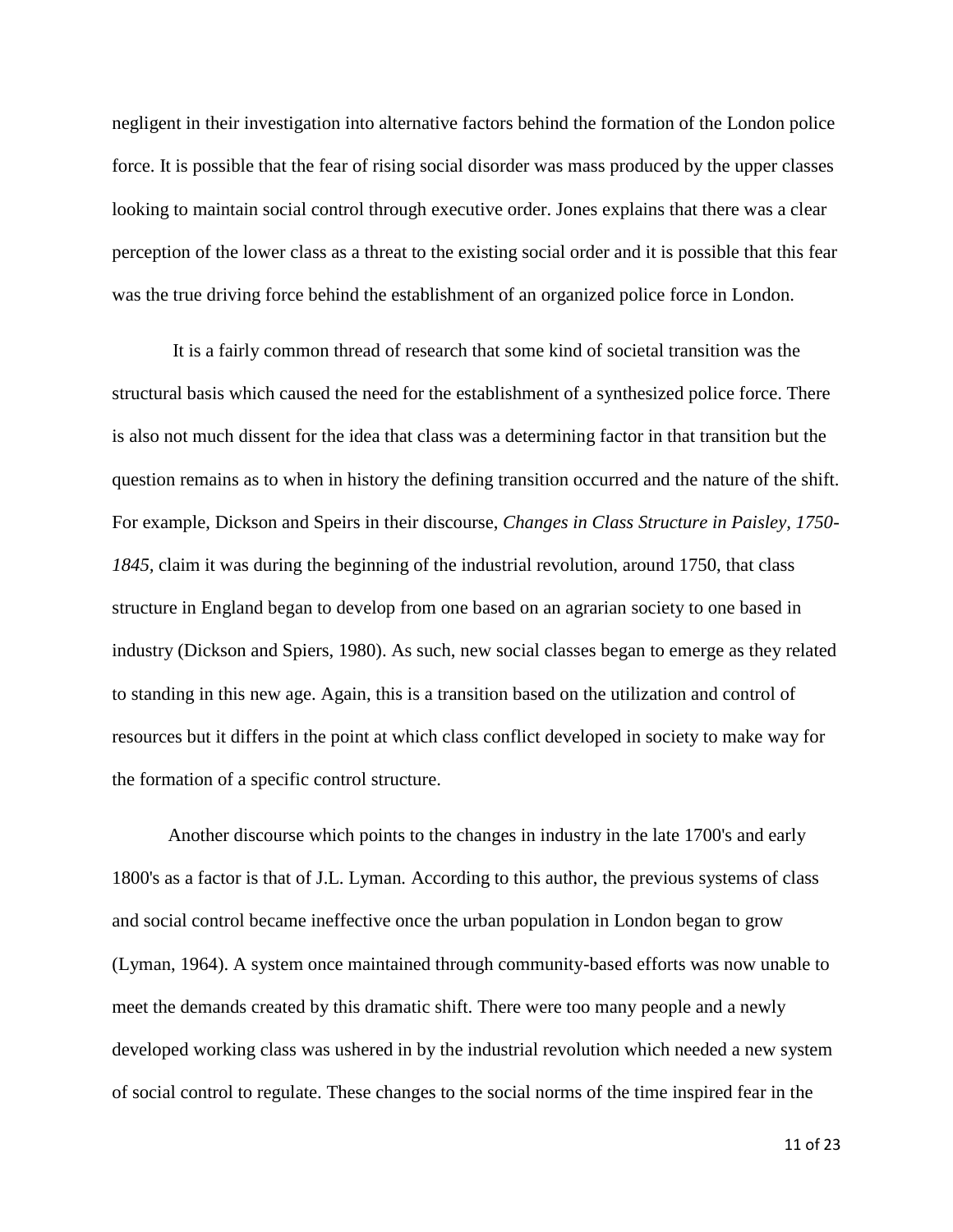upper classes, as they were concerned that their place in the social system could be compromised. As a result, a system of control in the form of the London Metropolitan Police began to form.

It follows that there are two crucial shifts in society leading to the establishment of the Metropolitan Police in London and with a basis supporting the conflict perspective. The first occurred when society adapted from one that was controlled through local systems and maintained by an integrated, community-based system of control to one that relied on the direction of a ruling class. It was in this transition that distinct classes first developed, using the production and control of resources to promote certain members of that society to a higher position which they were then able to control and maintain by exercising their influence gained through that standing.

The second developed when England transitioned to industry-based production. During the 1800's there emerged a new class which detached from the existing working class. This new class, the educated working class, shifted the existing system of class control in a way which was seen as threatening to the upper classes. Therefore, there was a need to establish a control system to maintain the upper class dominance within the social system of London. Out of this need emerged the basis for our modern law enforcement in the form of the London Metropolitan Police Force. Both of these transitions focus on the control of resources, the basic underlying argument being that methods of modern social control developed as a means of controlling these resources. They also rely on the idea that the classes were inherently uneven in the power they had over the direction of society.

There had historically been three class structures identifiable in England for so long as class has played a role in the functioning of society; the aristocracy, the middle class and the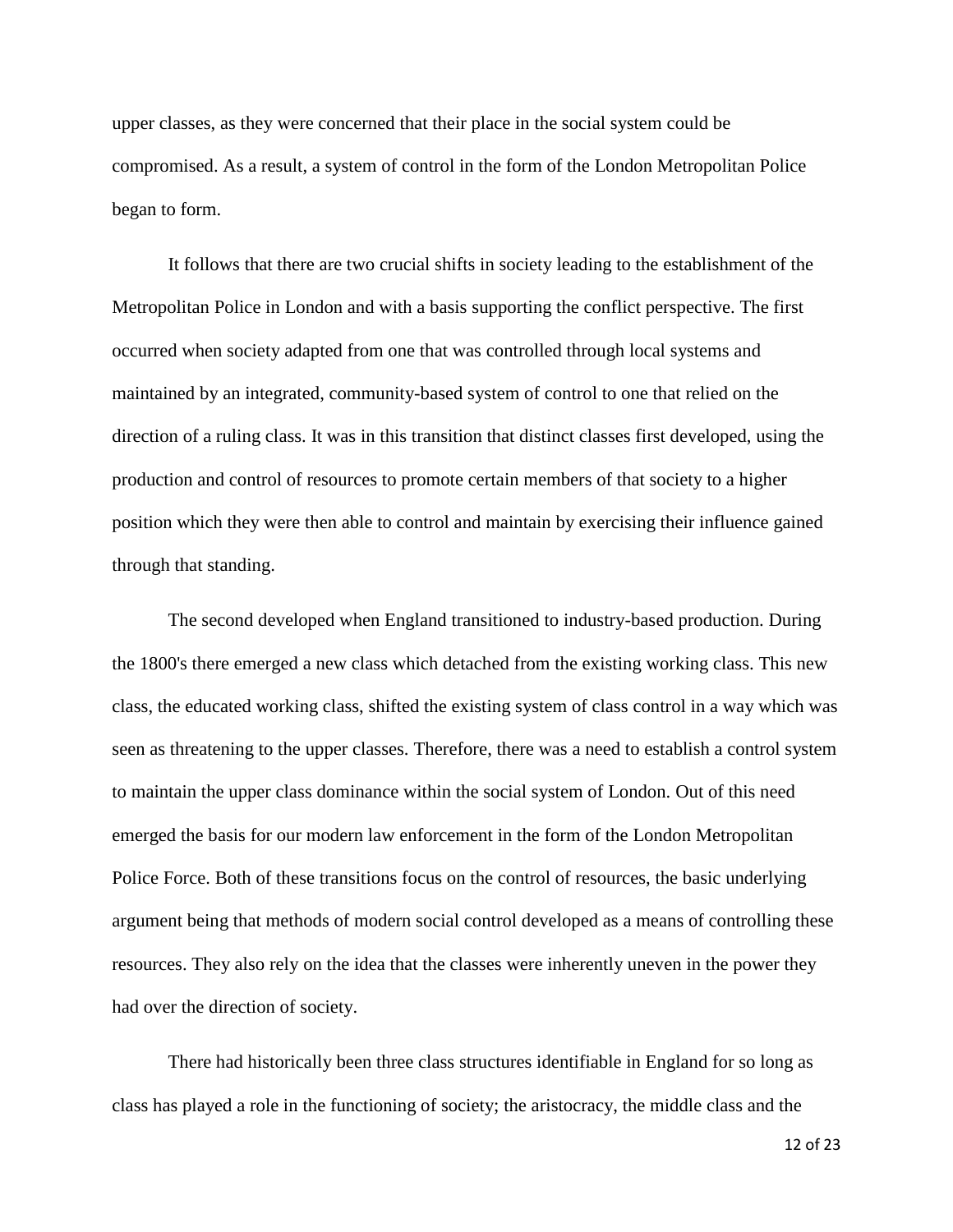working class (R. S. Neale, 1968). These classes persisted although they developed more divisions within themselves as class lines began to blur in adjustment to the new functioning of society. R. S. Neale, author of *Class and Class-Consciousness in Early Nineteenth-Century England: Three Classes or Five?* addresses the issue of looking at class structure as a similar phenomenon before and after the industrial revolution. Neale states that the changes in class structure during the late 1700's and the early 1800's were concentrated on the middle and lower classes, more specifically, the classes whose lives were most directly impacted by the shift towards industry. He asserts that distinct and developed classes are based on particular historical conditions including political climate and economic shifts. Furthermore, "Social classes, however, are really conflict groups arising out of the authority structure of imperatively coordinated associations. Social class defined in this way can be objectively identified, at least in part, by setting out the authority structure of associations" (R.S. Neale, 1968). If it is appropriate for class structures to be determined based on authority in a historical context, and, in turn, to define authority structures, then it is imperative to examine how those structures function within working society and what their formation was based upon. This consideration leads back to the initial proposal of the theory that class developed as a result of resource management.

The aristocracy, rich landowners who conducted trade and economy and are supported by those in the middle and working classes, were the individuals garnering most of the influence in society. This class remained intact during the industrial revolution for the most part however there were new threats by the lower classes to the positions of power due to the shift in the economy. The police, as they emerged, were taken from the ranks of the lower working class, skilled laborers who earned their job positions based on ability considered only slightly above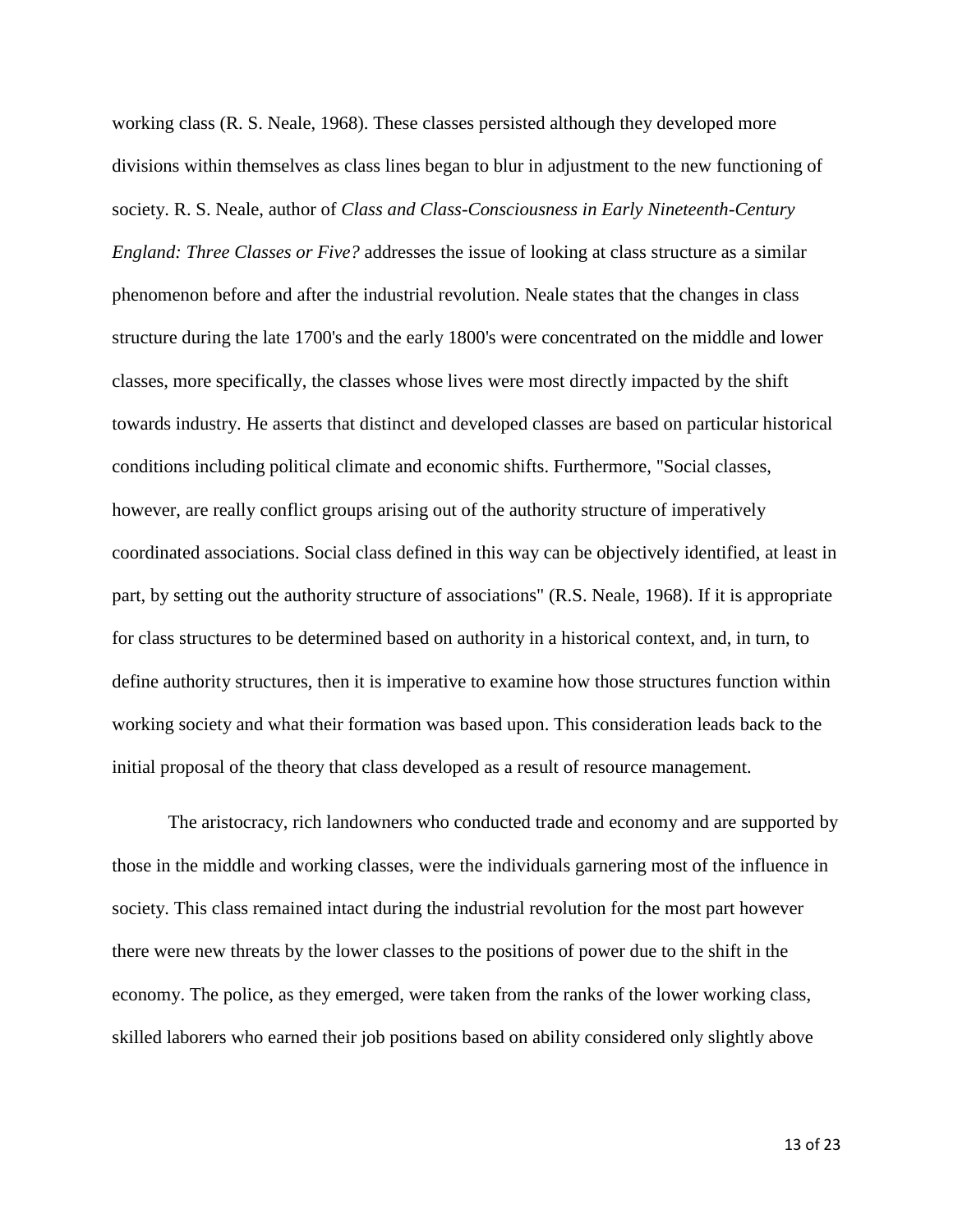manual labor. *Police Research In the UK* suggests that the newly formed police drew in its ranks due to the promise of job security, rather than a personal desire for law and order (Reiner, 1992).

Here emerges the paradox of police in the class structure. If the police are lower class themselves then they don't benefit from a system enforcing control of labor and resources and designating the rewards to the upper classes. However, if Reiner is correct in saying that early police were simply looking for steady income then the apparatus of the modern police takes an almost sinister role in society, as a system which works against the people in charge of maintaining it. Drawing from Marxist theories about the conflict perspective, it is also possible that this is an example of the false consensus. Whether conscious or not, the upper classes succeeded, in the creation of the London Metropolitan Police, to create a self-sustaining system; the police, a section of the lower class, rely on their jobs to survive and therefore the need for policing is cemented and the upper classes rely on the system to maintain control of the lower classes. Both members of the lower classes and upper classes perpetuate this need for police through the social fear of crime which came with the industrial revolution (Jones, 1983).

Within the discourse on this subject, there is no argument present stating that class was not a defining factor in the way the modern police developed. Up to this point, the history related to the development of police in a changing society is either agreed upon or, at the very least, unchallenged. However, there is a divide when it comes to interpreting the role that class played. Some authors are of the opinion that class itself made the creation of the London police force both necessary and possible while others argue that class itself was not a primary factor but that class control was the means by which societal change was enacted. The way different classes and thus, power structures, were affected is crucial in understanding the social role of police in the historical context of the city of London. At this point it is inarguable that changes in class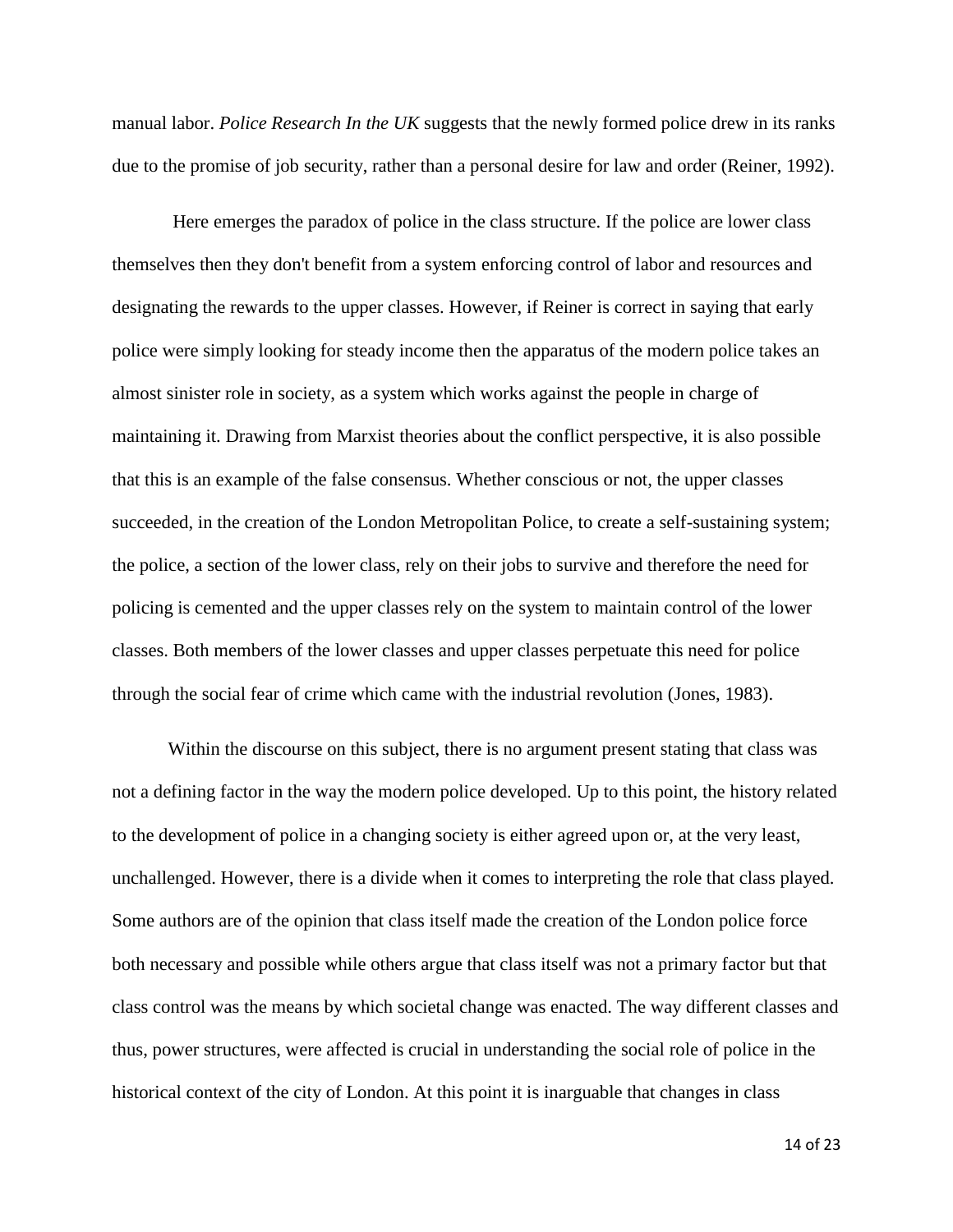structures during the time the London Metropolitan Police Force was formed played a part in its creation; however, there exists the question of which theory as to the role of class made a more substantial contribution.

#### *Consensus Perspective of Police Origins: Class As A Means*

The consensus perspective is not entirely opposite to the conflict perspective within the discourse. Rather, it is presented on the basis of human rationality; "It assumes that a general consensus exists on goals and values, that general needs for survival can be identified, that social structures (persistent patterns of behavior) function to maintain society's values, goals, and needs, and that social structures can be explained by these functions." (Liska, 1987) Essentially, Liska implies that we will always be drawn to methods of social systems which inherently increase our chances of survival and prosperity. In the case of the emerging police, members of all classes would have benefited from a more effective system of crime control, as the swelling urban population inexorably led to higher crime rates (Edward L. Glaeser and Bruce Sacerdote, 1999).

Author A.L. Dixon focuses on the organization of the modern metropolitan police, including the process of training and selection of officers (Dixon, 1929). Within this article, the section 'Historical Growth and Organization' presents the idea that while the new police were considered modern, social control methods have actually been growing and developing throughout centuries of English history. In this section the author focuses on the modern police system as a mix of central and local powers, citing links to the history of local crime management techniques. Dixon suggests that the movement towards this initial unification into a coordinated law enforcement effort, which had to occur for the London Met to function, was crucial in the history of policing.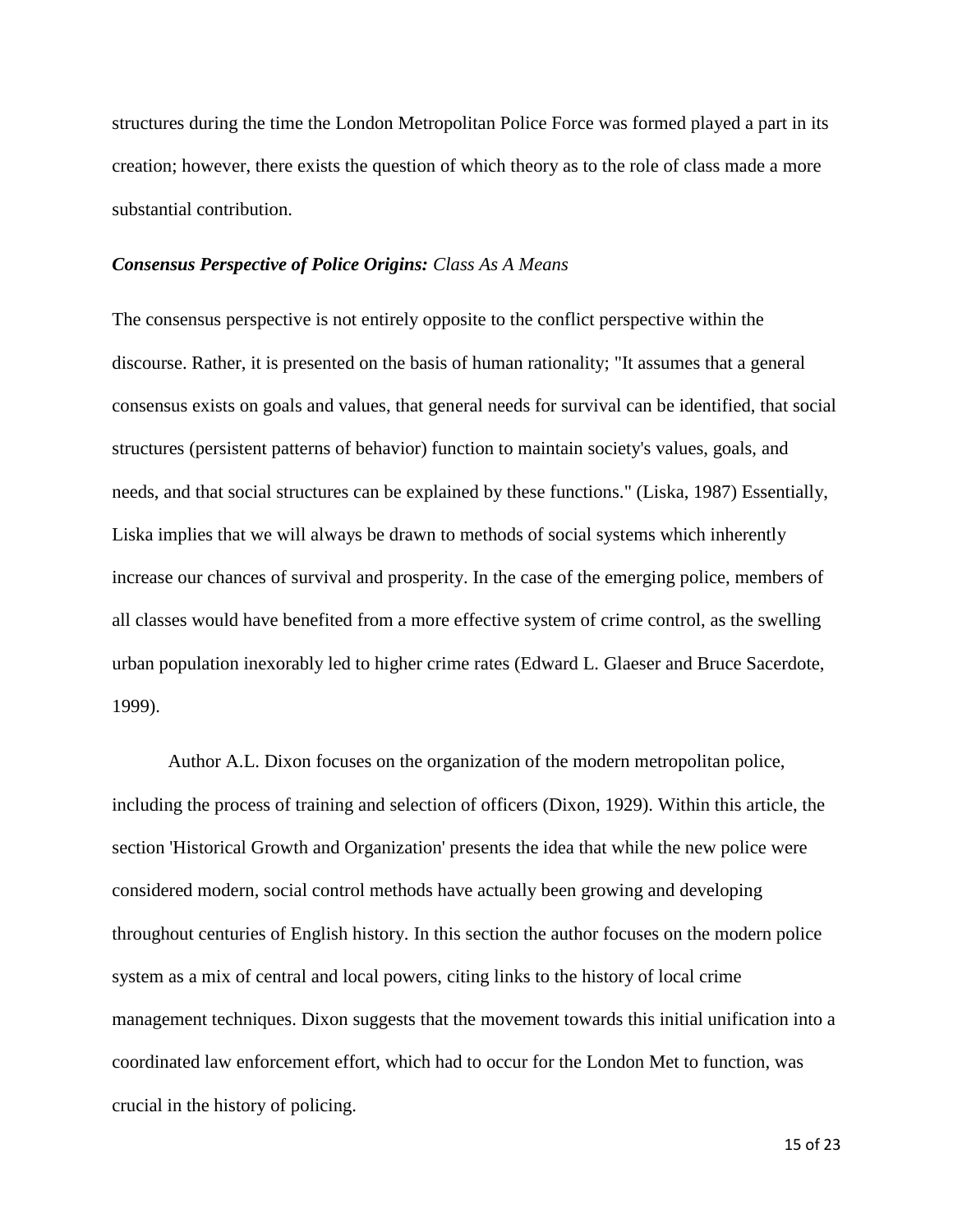The controversial position of police in the modern system is an area researchers have examined but not in-depth and not in relation to the class system besides an occasional acknowledgement of the connection. Reiner in his article *Police In the Class Structure* identifies this paradox (Reiner, 1978). He explains that the political leanings of police have historically been both for and against 'the people', meaning their fellow working-class citizens, sometimes favoring the upper-class agenda over their own needs. This incongruity suggests that the connection between police and the class system has a great unseen influence.

Author Gregory Clark also considers the development of class and class structures (Clark, 2005). Here, emphasis is put on pre-industrial revolution and the causes which led to the creation of a new working class. In short, the author pinpoints social factors as the cause, particularly the increase in literacy and education during that period as well as the influx of people into urban areas. At this time the working class had to be divided in two with unskilled laborers and skilled laborers as two classes that had a similar place in society but were diverging in the new age of industry. It was this change in the structure of society that led to the inevitable formation of a new system of social control.

Sir Robert Peel, the main party involved in establishing the London Metropolitan Police, lends himself to the seeming paradox of the police in the class system. He was a member of the upper class in the United Kingdom at the time, even rising to the position of Home Secretary later in life. However, throughout his career he displayed a legitimate desire for fair social order, as is shown through his crime control ideologies or the 'Peelian principles' of policing which call for an unbiased and even-handed approach to social control.

In 1812, Ireland, Robert Peel formed what was known as the Pease Preservation Force in response to uprisings by agrarian laborer's in that region (Broeker, 1961). In this instance, Peel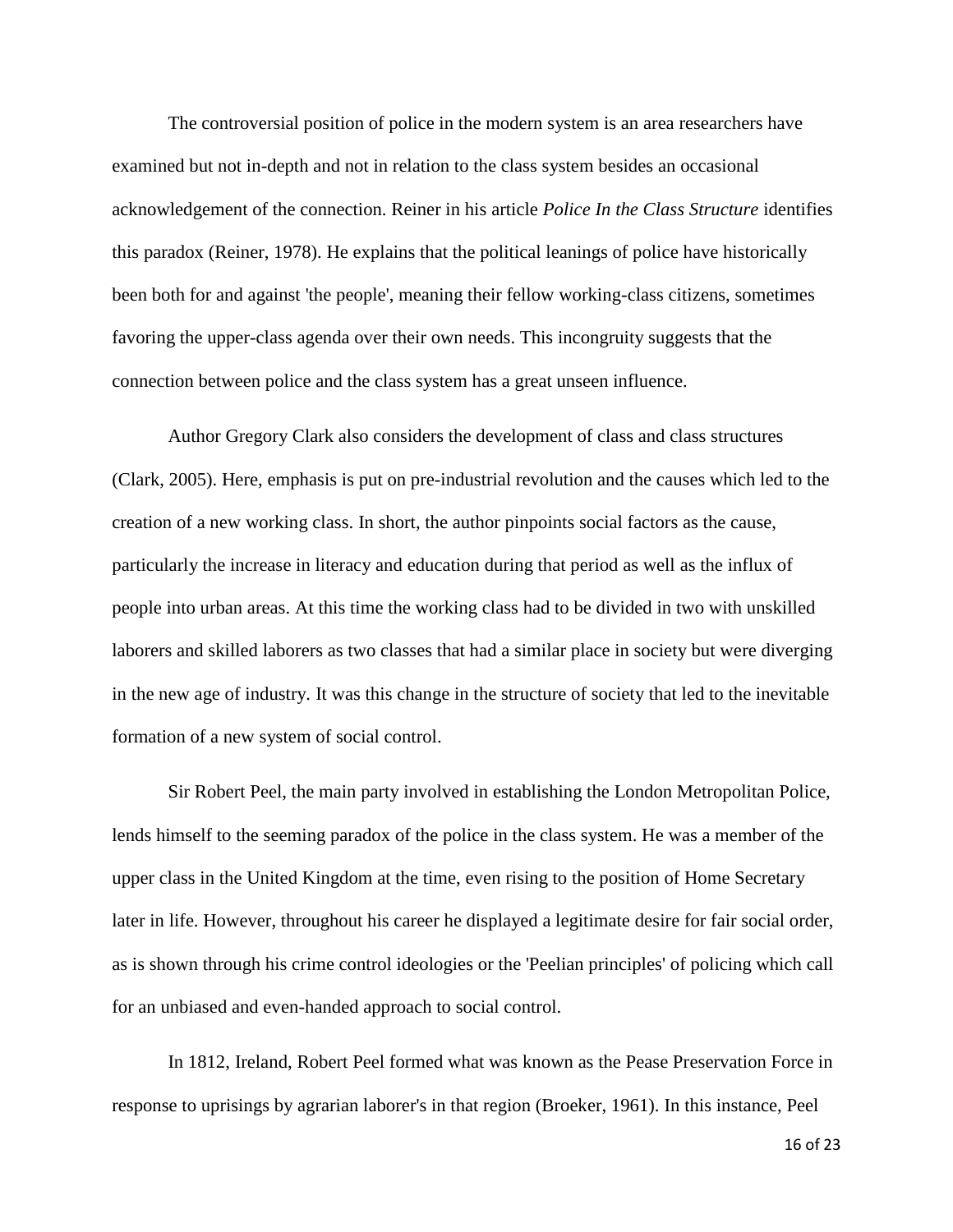not only formed a paramilitary force, not dissimilar to what he later did with the London Metropolitan Police, but also pioneered a system of accountability for the local leaders. Peel reached this compromise by examining the problem and deciding that the best fix would be not only to control the working-class laborer's who were upset with the ruling system but also to determine the reasons for their noncompliance. He determined that by creating a system whereby the upper-class magistrates employed a small group of enforcers for their own security, they could function at their posts without as much fear of the violent uprisings while also acting as supervisors for the state, reporting on whether the magistrates were doing their job. In this example, Sir Robert Peel successfully demonstrated not only his strengths as a policy maker but also as a member of the ruling class who valued the members of every class as valuable members of a civilized and functioning society.

It is crucial to note that Peel used the same principals to build the London Metropolitan Police later in his career. Rajesh Joshi notes, in his discussion of widespread prejudice in the modern police of London, that the London Met were originally founded by Peel with the condition of accountability to the community they served (Joshi, 2000). Even after the London Metropolitan Police were well established as a peacekeeping force in London, Peel continued to consider and revise mandates and propose solutions to unforeseen problems within the force (Lyman, 1964). It is clear from Peel's career-long dedication to the ideals of a fair and just system of social control for all members of society.

If we think of the creation of the London police in 1839 through the lens of social architects such as Secretary Robert Peel, we have to accept that this method of social control was not devised with nefarious purposes on the part of the upper class, but as a force to uphold the rule of state and also the personal rights and safety of citizens. Undeniably, it is true that without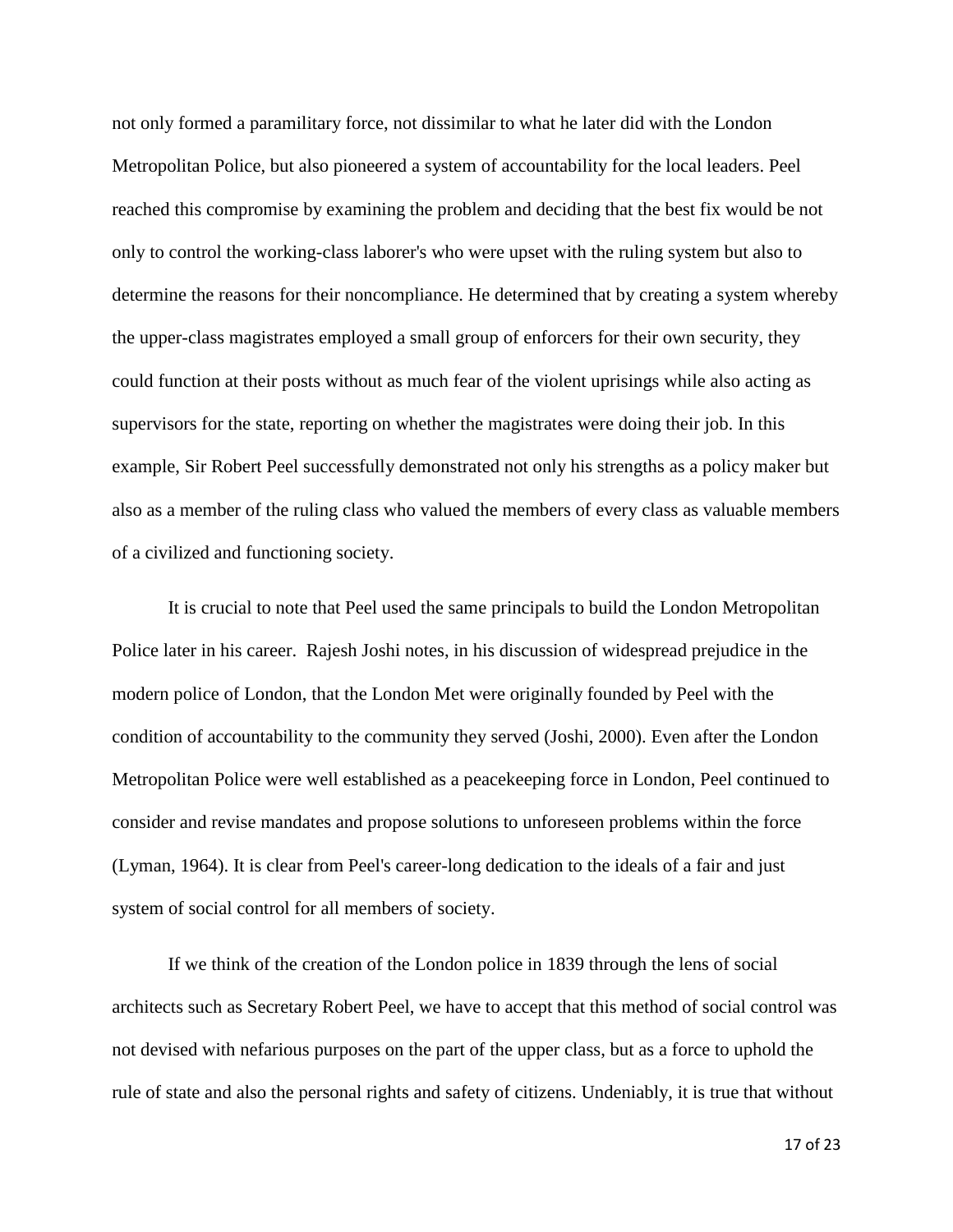the structure the upper class provided to the society of 19<sup>th</sup> century London, such an organized force as the London Metropolitan Police would not have developed. As it was, members of the upper class who were purveyors of social reform were the ones who, historically, led the advancements in policing and law enforcement in general. Henry Fielding, founder of the Bow Street Runners was an English magistrate and although his force was disbanded during the time of the Metropolitan Police Act, his initiatives helped promote the idea of state-funded peacekeeping ( J.M. Beattie, 2007)

*Police Control Systems In Britain*, 1775-1975, by Chris A. Williams produces examples of both theories of class in relation to the foundation of modern policing (Williams, 2014). For example, he states that the police pre-1829 were partially defined by their lack of centralized authority. In other words, they were not so much an official organization as a number of separate factions. Therefore, the new police, as he terms them, became known as such because of their new reliance on the control of a centralized government. Williams also argues that at this time there was a move towards centralized bureaucracy not just by the national government but by notions of social control methods as well. Consequently, it is possible to claim that, at the time, the police and the government of Britain were moving in the same direction – towards centralized bureaucracy – and therefore their needs were aligned. The police would have needed a recognized authority to provide overreaching reform and regimentation while the government, at the time, saw the need for a method of maintaining a higher standard of public order. It is necessary to point out, then, the difficulty in describing a centralized bureaucratical peacekeeping force without basing it in a system controlled by class or other divisions of power. With the implementation of this new policing system, no matter the possibly hostile upper-class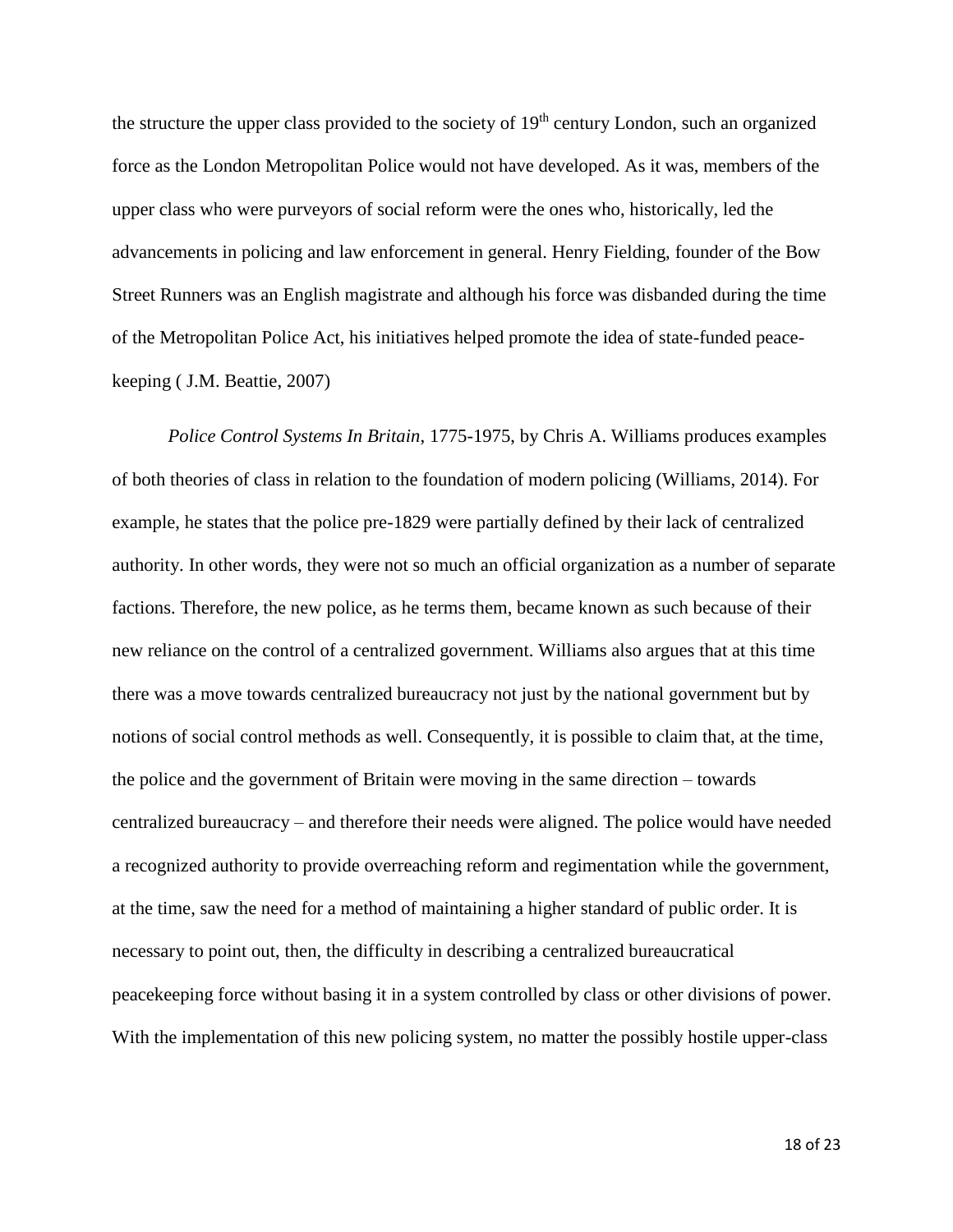intentions behind it, crime would be reduced, a result that would have benefited all members of society.

Williams also describes the new police as a result of attempts to control labor within a class-based society. He explains that the rise of capitalism and the resulting economic competition played a major role in the reformation of policing. Within this structured reform exist two classes, according to Williams: the administrative class, or government-based authority and the executive class, or the laborers. The new police existed as members of the executive class, working to stabilize and regulate the rest of the labor force in order to stimulate the growth of and authority over Britain's economic expansion. It is a common thread within the discourse to have difficulty placing the police into the established class structure of any time period. The London Metropolitan Police, for example, reflected the class systems of the early 1800's in England, meaning the upper class controlled the functions and goals of the newly formed police while the day to day workers were taken from the ranks of the lowest class.

Williams, like many other authors examining police in the class system, agrees that the new police in England were formed as a result of the government and the upper class fearing a loss of control. Those in power at the time had realized their inadequacy in influencing older versions of law enforcement and therefore required an overhaul of the old system. These new police, in Williams's opinion, were primarily formed to execute control over the public space. In other words, as an extension of the upper class without the need for direct contact with those they wished to control.

Another vital aspect of William's view of police within the control systems of London refers to the technological advancements taking place at the time the London Metropolitan Police were founded. He states that there is a direct link between communication and control and that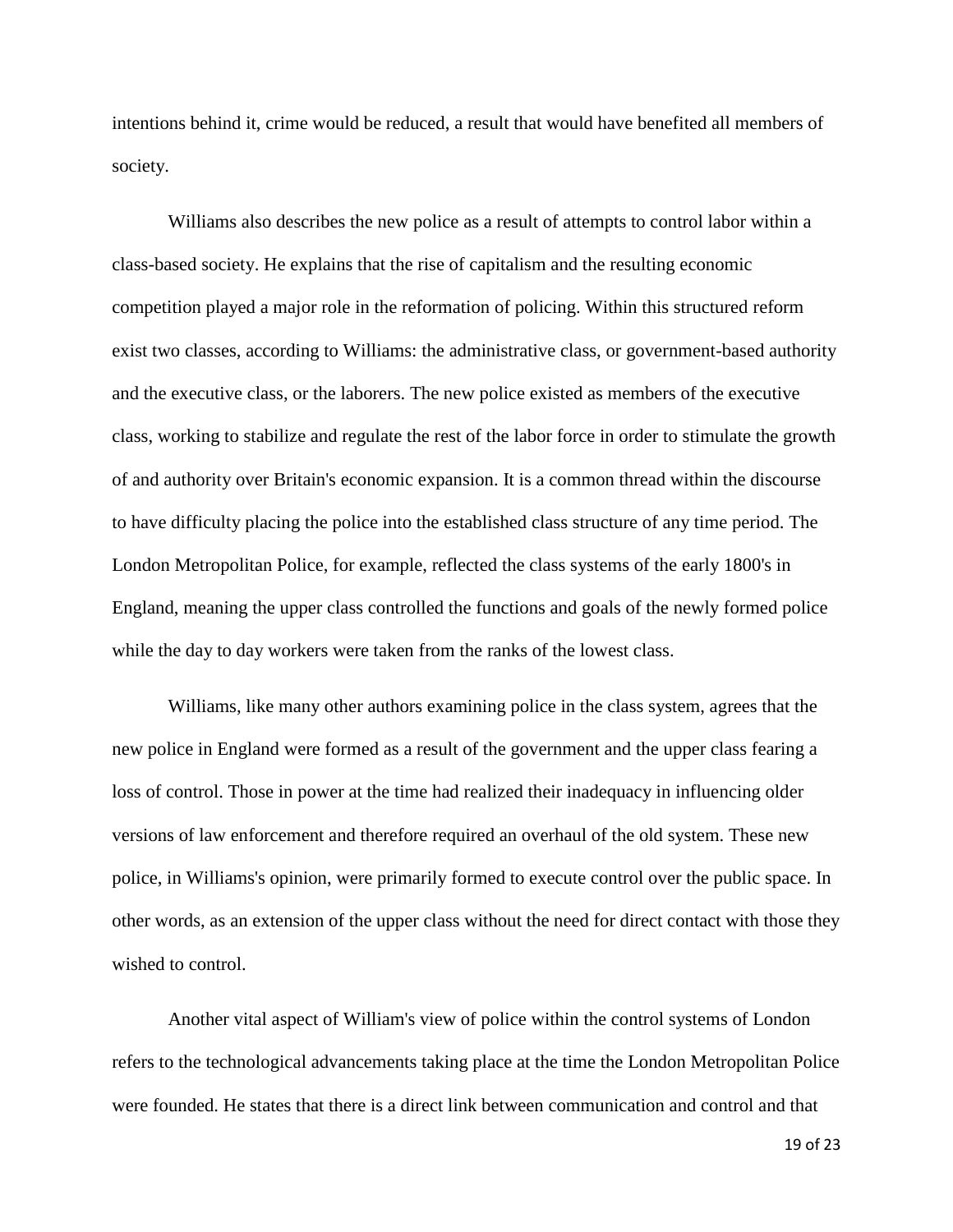the emergence of methods like meticulous record keeping and the establishment of systems like punch cards were used to maintain regulation within a larger force. It was then possible for a few members of the upper class within the government to maintain authority over the working police. According to Williams's theory, it would have been much easier to maintain the highest level of order, over the largest group of people, maintained by the smallest number of overseers in this structure.

# *Conclusion*

In conclusion, researchers studying the relation of class structure to policing in the early  $19<sup>th</sup>$  century circle two basic ways in which they interact: conflict perspective, or class as a reason for the development of the police, and consensus perspective, or class as a means by which the police developed. Many authors in this field touch on both theories, and although there is often a clear preference or line of thinking, both perspectives are practically unavoidable. It is also explicitly clear that the class structure of the United Kingdom steered the way the new police developed.

Just as there is not much argument that both theories played a role in the establishment of the modern police force, there is no argument rejecting the concept that, once established, the police were used by the government and the upper classes as a tool of social control. There is simply a divide in the discourse when it comes to the underlying reasons the establishment of such a system of law enforcement was first established. It is undeniable, at this stage, that many factors were influencing the development of modern law enforcement in London during the 1800's. Influence of the existing class system, public attitudes, and belief in the importance of a comprehensive method of social control together led to the creation of the London Metropolitan Police.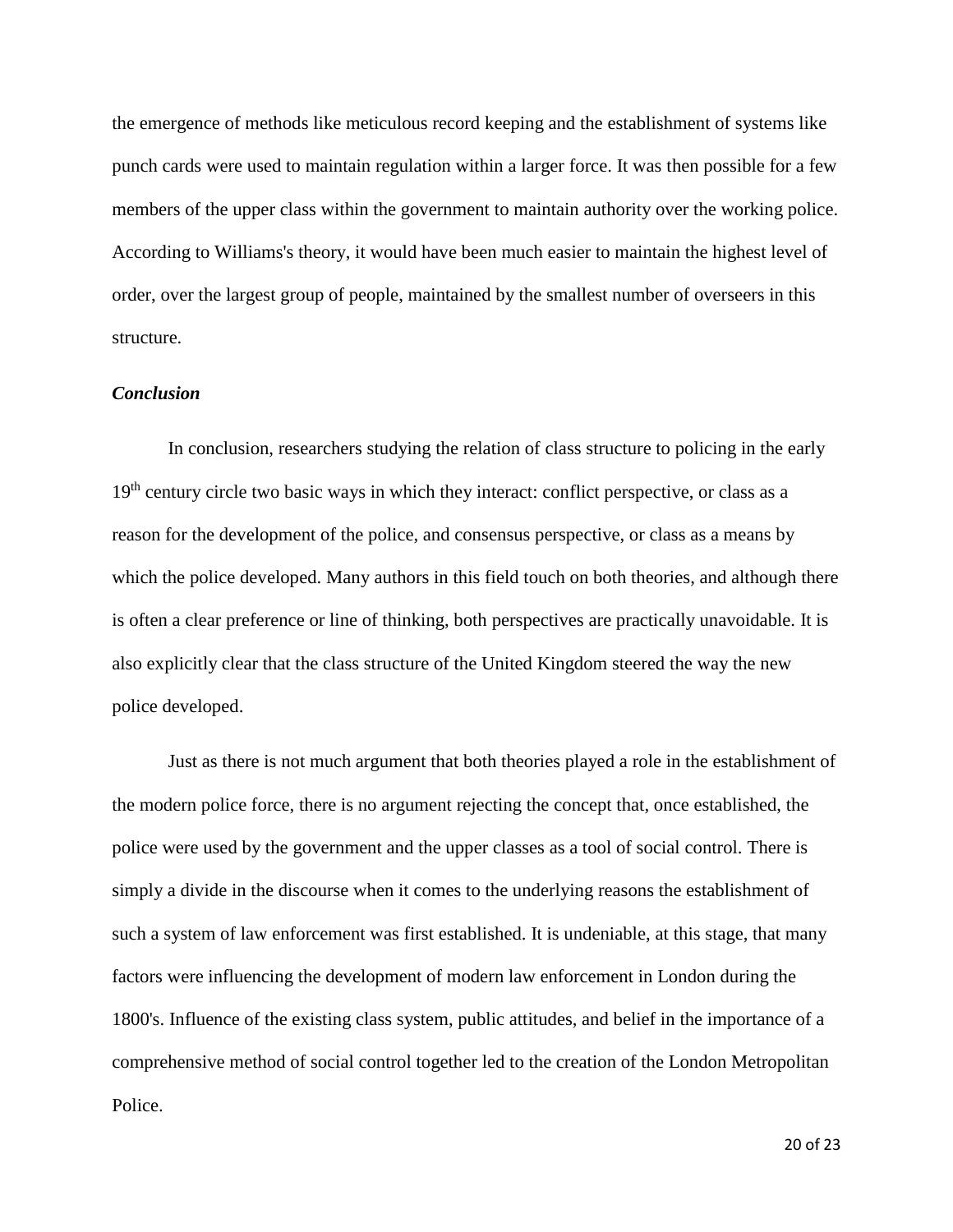# *Possibilities for Further Research*

It is clear based on these findings that the role of class in the establishment of the modern police force is an area of study that requires more attention than I have given it. It would be beneficial to take a closer look at the discourse surrounding the conflict and consensus perspectives. Although these sociological theories are often mentioned within the discourse, even if not by name, there is some dissent as to whether these theories are suited to the material. Conflict perspective, for example, has been accused of limiting perspectives and of providing an altogether useless conceptualization (Robert E. Wood, 1983). I believe it would also be useful to examine these theories in respect to the current state of international policing. It is not unreasonable to assume that worldwide class systems are at work which influence the autonomy and dynamics of our international law enforcement (Deflem, 2000). Finally, sociology as an interdisciplinary field should be applied more thoroughly when examining the field of policing, as, historically, many aspects of this association have been underdeveloped (Deflem, 2000; Jones, 1983; Robinson and Scaglion 1987; Williams, 2014)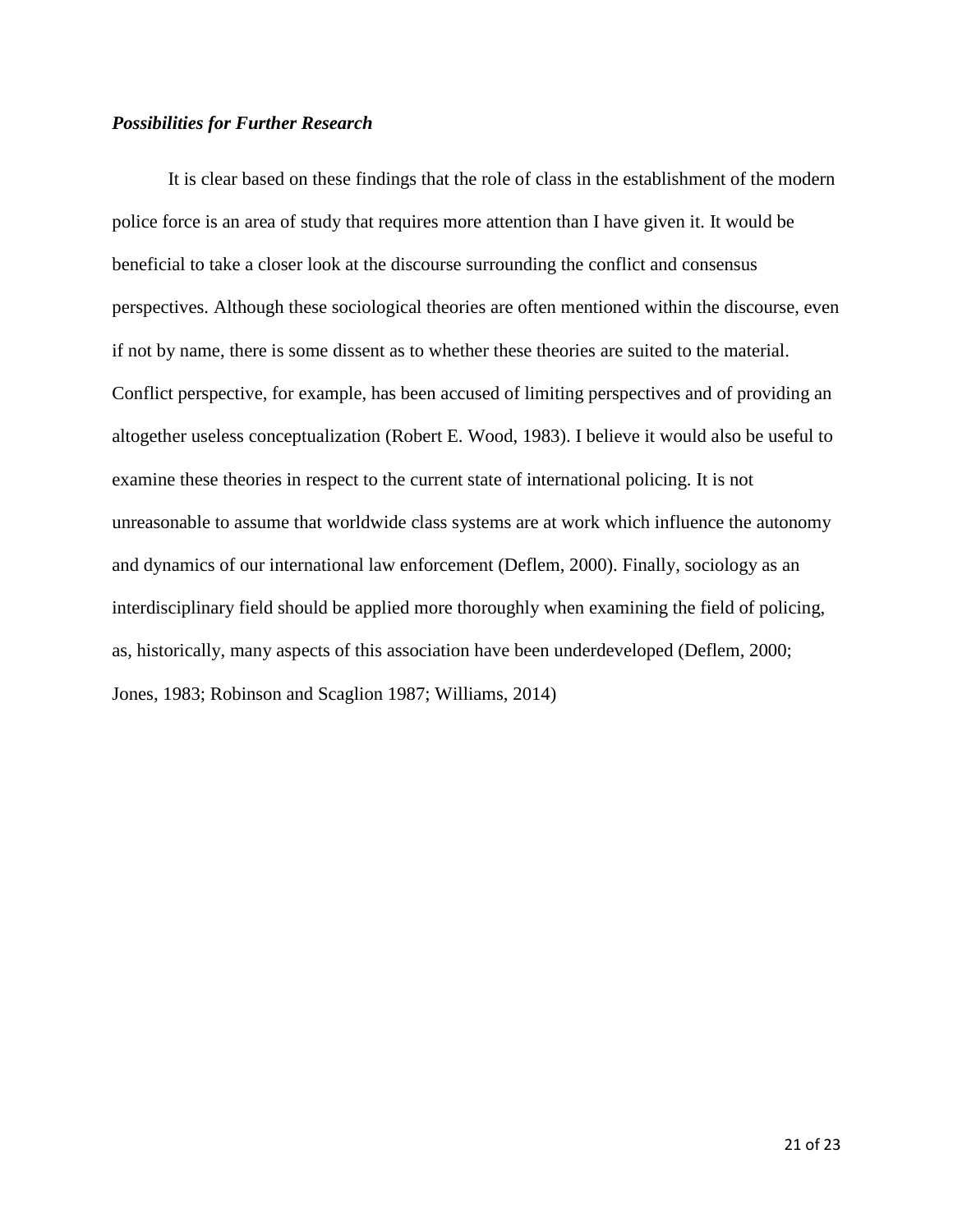# Bibliography

- Beattie, J.M. (2007), Sir John Fielding and Public Justice: The Bow Street Magistrates' Court, 1754-1780, *Law and History Review* Vol. 25, pp. 61-100, Retrieved from [http://www.jstor.org.proxy.lib.pdx.edu/stable/pdf/27641430.pdf?refreqid=search%3A058](http://www.jstor.org.proxy.lib.pdx.edu/stable/pdf/27641430.pdf?refreqid=search%3A0586ceccc5b360e7ff7adeb881a04c21) [6ceccc5b360e7ff7adeb881a04c21](http://www.jstor.org.proxy.lib.pdx.edu/stable/pdf/27641430.pdf?refreqid=search%3A0586ceccc5b360e7ff7adeb881a04c21)
- Broeker, Galen, (1961) Robert Peel and the Peace Preservation Force, *The Journal of Modern History,* Vol. 33, No. 4, pp. 363 to 373, Retrieved from [http://www.jstor.org.proxy.lib.pdx.edu/stable/pdf/1877213.pdf?refreqid=search%3Acf9c](http://www.jstor.org.proxy.lib.pdx.edu/stable/pdf/1877213.pdf?refreqid=search%3Acf9c98cc1c4dcf6caaeba8eddcbb7c73) [98cc1c4dcf6caaeba8eddcbb7c73](http://www.jstor.org.proxy.lib.pdx.edu/stable/pdf/1877213.pdf?refreqid=search%3Acf9c98cc1c4dcf6caaeba8eddcbb7c73)
- Clark, Gregory (2005). The Condition of the Working Class in England, 1209–2004. *Journal of Political Economy, 113*(6), 1307 -1340. doi:10.1086/498123. Retrieved from: http://www.jstor.org.proxy.lib.pdx.edu/stable/pdf/10.1086/498123.pdf
- Deflem, Matheiu (2000). Bureaucratization and Social Control: Historical Foundations of International Police Cooperation, *Law & Society Review*, Vol. 34, No. 3 pp. 739-778. Retrieved from: http://www.jstor.org.proxy.lib.pdx.edu/stable/pdf/3115142.pdf
- Dickson, A., & Speirs, W. (1980). Changes in Class Structure in Paisley, 1750-1845. *The Scottish Historical Review, 59*(167), 54-72. Retrieved from <http://www.jstor.org.proxy.lib.pdx.edu/stable/25529357>
- Dixon, A. (1929). The English Police System. *The Annals of the American Academy of Political and Social Science, 146*, 177-192. Retrieved from <http://www.jstor.org.proxy.lib.pdx.edu/stable/1017560>
- Durkheim, Emile. (1893) *The Division of Labor in Society.* Trans. W. D. Halls, intro. [Lewis A. Coser.](https://en.wikipedia.org/wiki/Lewis_A._Coser) New York: Free Press, (1997). Print
- Glaeser, Edward L. and Sacerdote, Bruce (1999) Why Is There More Crime In Cities? *Journal of Political Economy*, Vol. 107, No. S6, pp. S225-S258 Retrieved from: http://www.jstor.org.proxy.lib.pdx.edu/stable/pdf/10.1086/250109.pdf
- Jones, D.J.V. (1983). The New Police, Crime and People in England and Wales, 1829– 1888. *Transactions of the Royal Historical Society, 33*, 151-168. doi:10.2307/3678994 Retrieved from http://www.jstor.org.proxy.lib.pdx.edu/stable/pdf/3678994.pdf
- Joshi, Rajesh, (2000) Democratising the Police: Lessons from UK, *Economic and Political Weekly,* Vol. 35, No. 40 (Sep. 30 - Oct. 6, 2000), pp. 3589- 3596, Retrieved from:

[http://www.jstor.org.proxy.lib.pdx.edu/stable/pdf/4409808.pdf?refreqid=search%3A99b1](http://www.jstor.org.proxy.lib.pdx.edu/stable/pdf/4409808.pdf?refreqid=search%3A99b1d3930160ae03c8e552e9f5d1624c) [d3930160ae03c8e552e9f5d1624c](http://www.jstor.org.proxy.lib.pdx.edu/stable/pdf/4409808.pdf?refreqid=search%3A99b1d3930160ae03c8e552e9f5d1624c)

- Kraus, M., Piff, P., & Keltner, D. (2011). Social Class as Culture: The Convergence of Resources and Rank in the Social Realm. *Current Directions in Psychological Science, 20*(4), 246-250. Retrieved from<http://www.jstor.org.proxy.lib.pdx.edu/stable/23045780>
- Liska, Alan E. (1987) A Critical Examination of Macro Perspectives on Crime Control, *Annual Review of Sociology*, Vol. 13 (1987), pp.67to 88. Retrieved from: [http://www.jstor.org.proxy.lib.pdx.edu/stable/pdf/2083240.pdfr](http://www.jstor.org.proxy.lib.pdx.edu/stable/pdf/2083240.pdf)efreqid=search:8766f9d18 8d19dd8d277543188afa925
- Lyman, J. (1964). The Metropolitan Police Act of 1829: An Analysis of Certain Events Influencing the Passage and Character of the Metropolitan Police Act in England. *The Journal of Criminal Law, Criminology, and Police Science, 55*(1), 141-154. doi:10.2307/1140471 Retrieved from: <http://www.jstor.org.proxy.lib.pdx.edu/stable/pdf/1140471.pdf>
- Marx, Karl and Engels, Friedrich (1848) *The Communist Manifesto* International Publishers Co, New York (2014). Print.